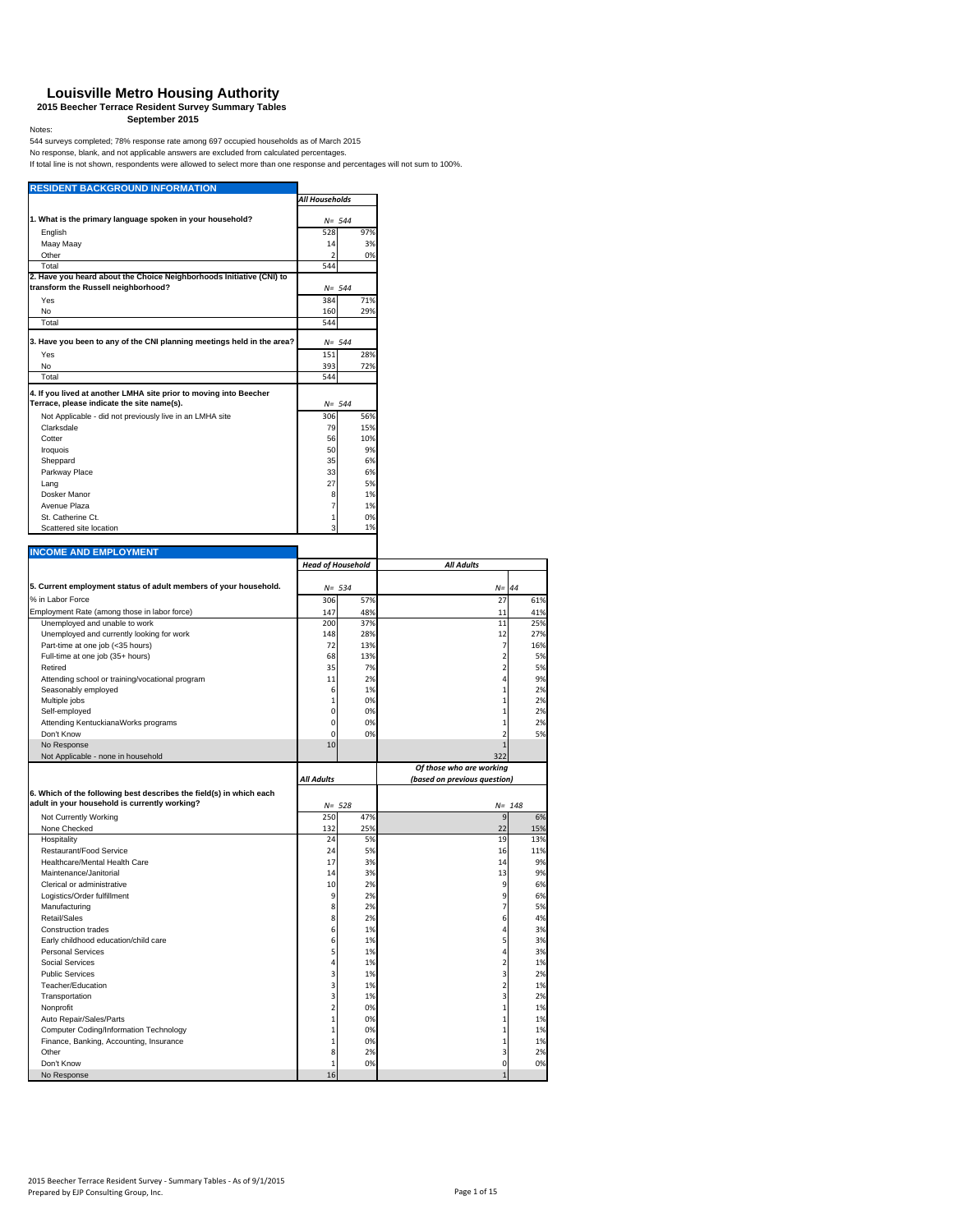|  | September 2015 |  |
|--|----------------|--|
|  |                |  |

| <b>INCOME AND EMPLOYMENT</b>                                              |                         |           |                                   |           |
|---------------------------------------------------------------------------|-------------------------|-----------|-----------------------------------|-----------|
|                                                                           | All Adults              |           | Of those who are looking for work |           |
| 7. If you are looking for work in the future, in which fields would       |                         |           |                                   |           |
| you/other adults in your household be interested in working?              |                         |           |                                   |           |
|                                                                           |                         | $N = 531$ | $N =$                             | 251       |
| Not interested in working at this time                                    | 152                     | 29%       | <b>NA</b>                         |           |
| None Checked                                                              | 112                     | 21%       | <b>NA</b>                         |           |
| Healthcare/Mental Health Care                                             | 60                      | 11%       | 60                                | 24%       |
| Restaurant/Food Service                                                   | 46                      | 9%        | 46                                | 18%       |
| Hospitality                                                               | 39                      | 7%        | 39                                | 16%       |
| Maintenance/Janitorial                                                    | 24                      | 5%        | 24                                | 10%       |
| Manufacturing                                                             | 22                      | 4%        | 22                                | 9%        |
| Clerical or administrative                                                | 19                      | 4%        | 19                                | 8%        |
| Early childhood education/child care                                      | 18                      | 3%        | 18                                | 7%        |
| Retail/Sales                                                              | 12                      | 2%        | 12                                | 5%        |
| Construction trades                                                       | 11                      | 2%        | 11                                | 4%        |
| Logistics/Order fulfillment                                               | 10                      | 2%        | 10                                | 4%        |
| Small Business Owner/Entrepreneur                                         | 9                       | 2%        | 9                                 | 4%        |
| Transportation                                                            | 9                       | 2%        | 9                                 | 4%        |
| Auto Repair/Sales/Parts                                                   | 8                       | 2%        | 8                                 | 3%        |
| <b>Personal Services</b>                                                  | 8                       | 2%        | 8                                 | 3%        |
| <b>Public Services</b>                                                    | $\overline{7}$          | 1%        | 7                                 | 3%        |
| Social Services                                                           | 7                       | 1%        | 7                                 | 3%        |
| Computer Coding/Information Technology                                    | 5                       | 1%        | 5                                 | 2%        |
| Finance, Banking, Accounting, Insurance                                   | 4                       | 1%        | 4                                 | 2%        |
| Nonprofit                                                                 | 3                       | 1%        | 3                                 | 1%        |
| Real Estate                                                               | $\overline{\mathbf{c}}$ | 0%        | $\overline{\mathbf{c}}$           | 1%        |
| Teacher/Education                                                         | $\overline{\mathbf{c}}$ | 0%        | $\overline{\mathbf{c}}$           | 1%        |
| Other                                                                     | 9                       | 2%        | 9                                 |           |
|                                                                           |                         |           | 7                                 | 4%        |
| Don't Know                                                                | 7<br>13                 | 1%        | 13                                | 3%        |
| No Response                                                               |                         |           |                                   |           |
|                                                                           |                         |           | Of those not working full time    |           |
| 8. What are the challenges that make it difficult for you or other adults |                         |           |                                   |           |
| in your household to find and/or keep work?                               |                         | $N = 528$ |                                   | $N = 443$ |
| None                                                                      | 148                     | 28%       | 101                               | 23%       |
| Disability                                                                | 165                     | 31%       | 162                               | 37%       |
| Affordable child care/day care                                            | 84                      | 16%       | 74                                | 17%       |
| Transportation                                                            | 66                      | 13%       | 60                                | 14%       |
| Medical/Health restrictions                                               | 33                      | 6%        | 33                                | 7%        |
| Do not have a high school diploma or GED                                  | 31                      | 6%        | 29                                | 7%        |
|                                                                           |                         | 5%        | 23                                |           |
| Lack professional training/skills<br>No job experience                    | 25                      | 3%        | 16                                | 5%<br>4%  |
|                                                                           | 17                      |           |                                   |           |
| No job opportunities available                                            | 17                      | 3%        | 16                                | 4%        |
| Background check issues                                                   | 12                      | 2%        | 10                                | 2%        |
| Criminal record                                                           | 11                      | 2%        | 11                                | 2%        |
| Caring for a family member who is sick or disabled                        | 10                      | 2%        | 10                                | 2%        |
| Language barrier/Difficulty speaking English                              | 9                       | 2%        | 7                                 | 2%        |
| Other                                                                     | 11                      | 2%        |                                   |           |
| No Response                                                               | 16                      |           | 15                                |           |
|                                                                           |                         |           |                                   |           |
| 9. What form of banking do you primarily use?                             |                         | $N = 544$ |                                   |           |
| Checking account at a bank or credit union                                | 298                     | 55%       |                                   |           |
| Check cashing service                                                     | 85                      | 16%       |                                   |           |
| Savings account at a bank                                                 | 22                      | 4%        |                                   |           |
| A friend/family member cashes checks for me                               | 13                      | 2%        |                                   |           |
| None                                                                      | 126                     | 23%       |                                   |           |
| Total                                                                     | 544                     |           |                                   |           |
|                                                                           |                         |           | Of those Employed                 |           |
| 10. The last time you filed your taxes, did you receive the Earned        |                         |           |                                   |           |
| Income Tax Credit (EITC)?                                                 |                         | $N = 543$ | $N =$                             | 149       |
|                                                                           |                         |           |                                   |           |
| Yes<br>N <sub>0</sub>                                                     | 172                     | 32%       | 84                                | 56%       |
|                                                                           | 208                     | 38%       | 52                                | 35%       |
| Do not file income taxes                                                  | 140                     | 26%       | 10                                | 7%        |
| Don't Know                                                                | 23                      | 4%        | 3                                 | 2%        |
| No Response                                                               |                         |           | $\mathbf{0}$                      |           |
| Total                                                                     | 544                     |           | 149                               |           |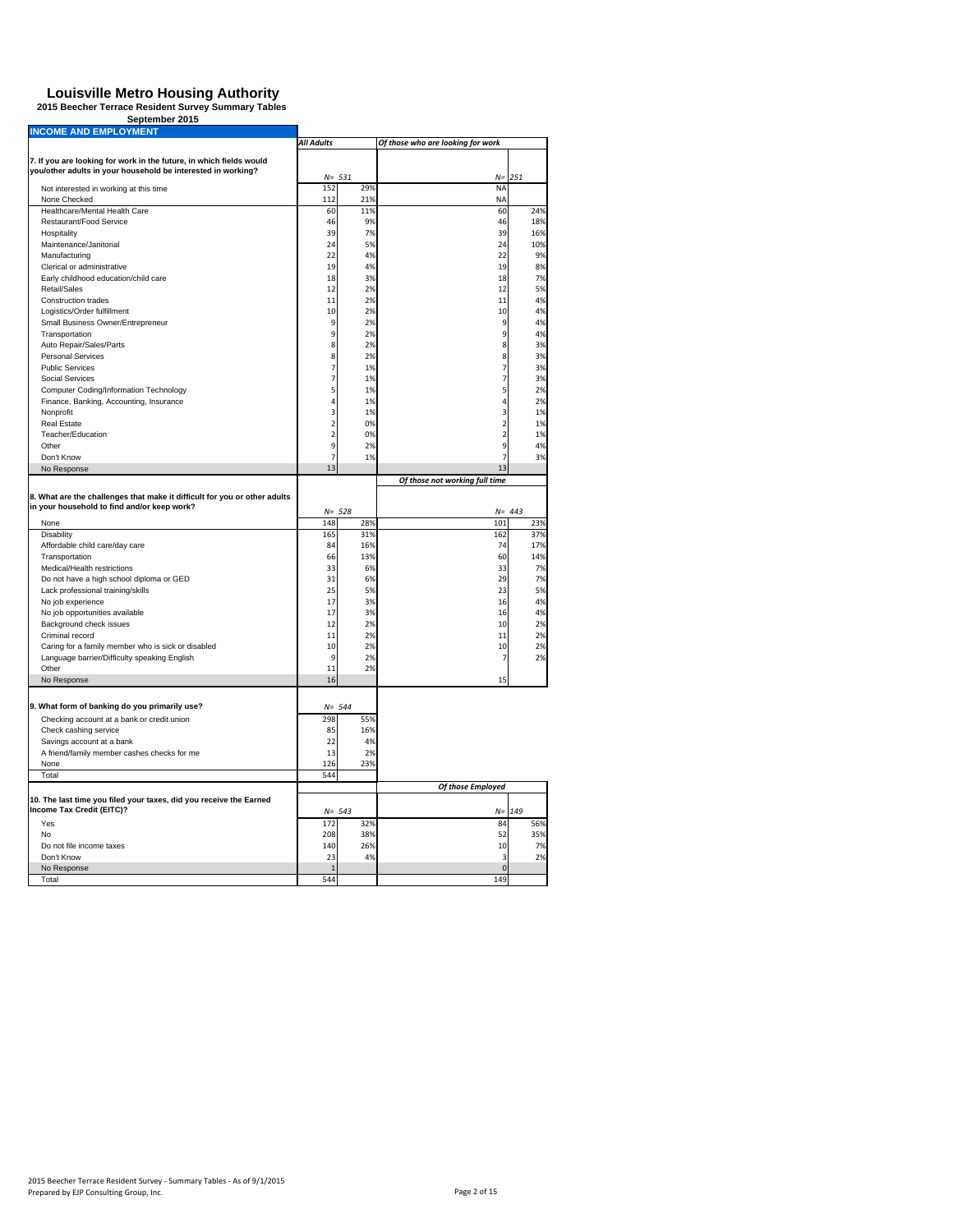| September 2015                                                                              |                          |           |                     |     |
|---------------------------------------------------------------------------------------------|--------------------------|-----------|---------------------|-----|
| <b>ADULT EDUCATION AND TRAINING</b>                                                         |                          |           |                     |     |
|                                                                                             | <b>Head of Household</b> |           | <b>Other Adults</b> |     |
|                                                                                             |                          |           |                     |     |
| 11. Highest Level of Education among adults in your household                               |                          | $N = 538$ | $N = 31$            |     |
| Less than High School                                                                       | 166                      | 31%       | 10                  | 32% |
| High School Diploma/GED                                                                     | 240                      | 45%       | 16                  | 52% |
| Some college, no degree                                                                     | 105                      | 20%       | 7                   | 23% |
| Associate's Degree                                                                          | 16                       | 3%        | 0                   | 0%  |
| Bachelor's Degree                                                                           | 10                       | 2%        | 0                   | 0%  |
| Graduate work or degree                                                                     | $\mathbf{1}$             | 0%        | 0                   | 0%  |
| Don't Know                                                                                  | $\mathbf 0$              | 0%        | $\mathbf 0$         | 0%  |
| No Response                                                                                 | $\overline{0}$           |           | $\overline{4}$      |     |
| Blank/Not Applicable                                                                        | 6                        |           | 513                 |     |
| Total                                                                                       | 544                      |           |                     |     |
| 12. Are there adults in the household currently enrolled in the                             |                          |           |                     |     |
| following types of job training, education or career advancement                            |                          | $N = 522$ |                     |     |
| programs?                                                                                   | 316                      | 61%       |                     |     |
| Not Currently Enrolled                                                                      | 138                      |           |                     |     |
| None Checked                                                                                | 19                       | 26%       |                     |     |
| 2-year college                                                                              |                          | 4%        |                     |     |
| 4-year college                                                                              | 14                       | 3%        |                     |     |
| GED/adult education                                                                         | 8                        | 2%        |                     |     |
| Vocational training                                                                         | 5                        | 1%        |                     |     |
| Job readiness training                                                                      | 4                        | 1%        |                     |     |
| Computer coding/Computer training                                                           | 3                        | 1%        |                     |     |
| Food service                                                                                | 3                        | 1%        |                     |     |
| Construction training or apprenticeship                                                     | $\overline{1}$           | 0%        |                     |     |
| Retail                                                                                      | $\mathbf{1}$             | 0%        |                     |     |
| Training to help start a small business                                                     | $\mathbf{1}$             | 0%        |                     |     |
| Other                                                                                       | 6                        | 1%        |                     |     |
| Don't Know                                                                                  | 6                        | 1%        |                     |     |
| No Response                                                                                 | 22                       |           |                     |     |
| 13. Are there adults in the household interested in enrolling any of the                    |                          |           |                     |     |
| following types of job training, education or career advancement                            |                          |           |                     |     |
| programs?                                                                                   |                          | $N = 534$ |                     |     |
| Not Interested in Future Enrollment                                                         | 197                      | 37%       |                     |     |
| None Checked                                                                                | 93                       | 17%       |                     |     |
| GED/adult education                                                                         | 52                       | 10%       |                     |     |
| Vocational training                                                                         | 45                       | 8%        |                     |     |
| 2-year college                                                                              | 44                       | 8%        |                     |     |
| 4-year college                                                                              | 42                       | 8%        |                     |     |
| Food service                                                                                | 31                       | 6%        |                     |     |
| Computer coding/Computer training                                                           | 30                       | 6%        |                     |     |
| Job readiness training                                                                      | 25                       | 5%        |                     |     |
| Training to help start a small business                                                     | 18                       | 3%        |                     |     |
| Construction training or apprenticeship                                                     | 15                       | 3%        |                     |     |
| English as a Second Language classes (ESL)                                                  | 8                        | 1%        |                     |     |
| Retail                                                                                      | $\overline{7}$           |           |                     |     |
|                                                                                             |                          | 1%        |                     |     |
| Energy/green jobs training<br>Other                                                         | 6<br>$\overline{4}$      | 1%        |                     |     |
|                                                                                             |                          | 1%        |                     |     |
| Don't Know                                                                                  | 13                       | 2%        |                     |     |
| No Response                                                                                 | 10                       |           |                     |     |
| 14. Do you or another adult in your household have difficulty with any<br>of the following? |                          | $N = 538$ |                     |     |
| None                                                                                        | 455                      | 85%       |                     |     |
| Basic math                                                                                  | 58                       | 11%       |                     |     |
|                                                                                             |                          |           |                     |     |
| Reading                                                                                     | 43                       | 8%        |                     |     |
| <b>Writing English</b>                                                                      | 23                       | 4%        |                     |     |
| Reading English                                                                             | 20                       | 4%        |                     |     |
| Speaking English                                                                            | 14                       | 3%        |                     |     |
| No Response                                                                                 | 6                        |           |                     |     |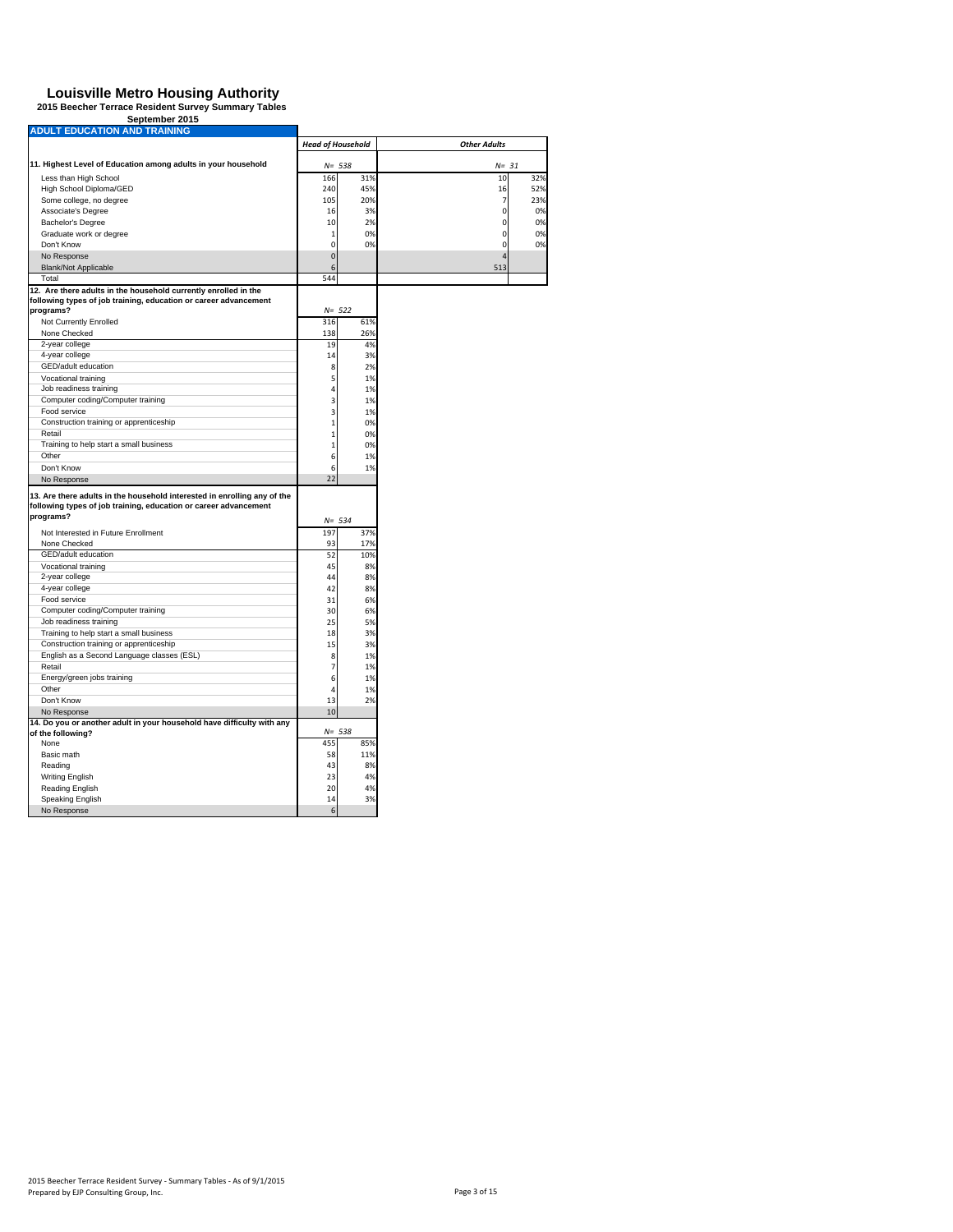| <b>MOBILITY AND TRANSPORTATION</b>                                        |                      |                                                                                                                                          |
|---------------------------------------------------------------------------|----------------------|------------------------------------------------------------------------------------------------------------------------------------------|
| 15. What is the primary mode of transportation for you and your           |                      |                                                                                                                                          |
| household?                                                                | $N = 543$            |                                                                                                                                          |
| Public transportation                                                     | 349<br>64%           |                                                                                                                                          |
| Your own car/truck/motorcycle                                             | 128<br>24%           |                                                                                                                                          |
| Ride from someone else                                                    | 35<br>6%             |                                                                                                                                          |
| Walk                                                                      | 19<br>3%             |                                                                                                                                          |
| Taxi                                                                      | $\overline{7}$<br>1% |                                                                                                                                          |
| Bicycle                                                                   | 1%<br>5              |                                                                                                                                          |
| No Response                                                               |                      |                                                                                                                                          |
| Total                                                                     | 544                  |                                                                                                                                          |
|                                                                           |                      |                                                                                                                                          |
| 16. How many drivable cars does your household have?                      | $N = 542$            |                                                                                                                                          |
| 0                                                                         | 400<br>74%           |                                                                                                                                          |
| $\mathbf{1}$                                                              |                      |                                                                                                                                          |
|                                                                           | 137<br>25%           |                                                                                                                                          |
| $\overline{c}$                                                            | 1%                   |                                                                                                                                          |
| $3+$                                                                      | 0%                   |                                                                                                                                          |
| No Response                                                               | 2                    |                                                                                                                                          |
| Total                                                                     | 544                  |                                                                                                                                          |
| 17. How big a barrier is transportation when trying to get to work,       |                      |                                                                                                                                          |
| school, appointments, recreation for your family or yourself, or to meet  |                      |                                                                                                                                          |
| daily needs like getting groceries?                                       | $N = 543$            |                                                                                                                                          |
| Very big - I have no access to transportation                             | 60<br>11%            |                                                                                                                                          |
| Somewhat big - I have unreliable access to transportation                 | 70<br>13%            |                                                                                                                                          |
| Not very big - I usually have access to transportation                    | 123<br>23%           |                                                                                                                                          |
| No problem - I always have access to transportation                       | 290<br>53%           |                                                                                                                                          |
| No Response                                                               |                      |                                                                                                                                          |
| Total                                                                     | 544                  |                                                                                                                                          |
|                                                                           |                      |                                                                                                                                          |
| <b>NEIGHBORHOOD RESOURCES AND SERVICES</b>                                |                      |                                                                                                                                          |
| 18. What do you consider to be the top strengths of your                  |                      |                                                                                                                                          |
| neighborhood?                                                             | $N = 538$            |                                                                                                                                          |
| Housing affordability                                                     | 337<br>63%           |                                                                                                                                          |
| Access to public transportation                                           | 58%                  |                                                                                                                                          |
|                                                                           | 310                  |                                                                                                                                          |
| Location (near downtown)                                                  | 304<br>57%           |                                                                                                                                          |
| Nearby to family/friends                                                  | 141<br>26%           |                                                                                                                                          |
| Access to neighborhood amenities/conveniences                             | 122<br>23%           |                                                                                                                                          |
| Places of worship                                                         | 46<br>9%             |                                                                                                                                          |
| Child care                                                                | 25<br>5%             |                                                                                                                                          |
| Employment opportunities                                                  | 23<br>4%             |                                                                                                                                          |
| Schools                                                                   | 22<br>4%             |                                                                                                                                          |
| Social services                                                           | 22<br>4%             |                                                                                                                                          |
| Shopping/retail stores                                                    | 21<br>4%             |                                                                                                                                          |
| Parks/Recreational places                                                 | 19<br>4%             |                                                                                                                                          |
| Safety                                                                    | 15<br>3%             |                                                                                                                                          |
| Entertainment options                                                     | 12<br>2%             |                                                                                                                                          |
| Youth programs                                                            | 9<br>2%              |                                                                                                                                          |
| None                                                                      | 20<br>4%             |                                                                                                                                          |
|                                                                           |                      |                                                                                                                                          |
| Other                                                                     |                      |                                                                                                                                          |
|                                                                           | 43                   | 8% Includes: neighbors/people (13), maintenance of buildings/grounds (9), quiet (4), close to hospitals (4), Baxter Community Center (4) |
| No Response                                                               | $\epsilon$           |                                                                                                                                          |
| 19. What are the top things that you don't like about this                |                      |                                                                                                                                          |
| neighborhood?                                                             | $N = 541$            |                                                                                                                                          |
| Crime/violence on the streets                                             | 469<br>87%           |                                                                                                                                          |
| Lack of neighborhood amenities                                            | 171<br>32%           |                                                                                                                                          |
| Poor street lighting/street layout                                        | 140<br>26%           |                                                                                                                                          |
| Lack of social services                                                   | 124<br>23%           |                                                                                                                                          |
| Location (distance from school, job, groceries, transportation, services) | 94<br>17%            |                                                                                                                                          |
| Crime/violence in the home                                                | 79<br>15%            |                                                                                                                                          |
| Not enough green areas/parks                                              | 78<br>14%            |                                                                                                                                          |
| Not enough recreational facilities or areas                               | 73<br>139            |                                                                                                                                          |
| Not enough childcare options                                              | 46<br>9%             |                                                                                                                                          |
| Vacant/Abandoned properties                                               | 29<br>5%             |                                                                                                                                          |
| Poor quality schools                                                      | 9<br>2%              |                                                                                                                                          |
| None                                                                      | 15<br>3%             |                                                                                                                                          |
| Other                                                                     | 110<br>20%           |                                                                                                                                          |
| No Response                                                               | 3                    |                                                                                                                                          |
|                                                                           |                      |                                                                                                                                          |
|                                                                           |                      |                                                                                                                                          |
| 20. What features would you most like to have in nearby parks?            | $N = 524$            |                                                                                                                                          |
| Picnic/Barbeque area                                                      | 336<br>64%           |                                                                                                                                          |
| Ball court/field (basketball, baseball, tennis)                           | 299<br>57%           |                                                                                                                                          |
| Playground/Tot lot                                                        | 250<br>48%           |                                                                                                                                          |
| Swimming pool or swimming lake                                            | 233<br>44%           |                                                                                                                                          |
| Walking/running path                                                      | 218<br>42%           |                                                                                                                                          |
| Bike path                                                                 | 188<br>36%           |                                                                                                                                          |
| Spray pool                                                                | 156<br>30%           |                                                                                                                                          |
| Skateboard park                                                           | 79<br>15%            |                                                                                                                                          |
| Other                                                                     | 31<br>6%             |                                                                                                                                          |
| Don't Know                                                                | 30<br>6%             |                                                                                                                                          |
| No Response                                                               | 20                   |                                                                                                                                          |
|                                                                           |                      |                                                                                                                                          |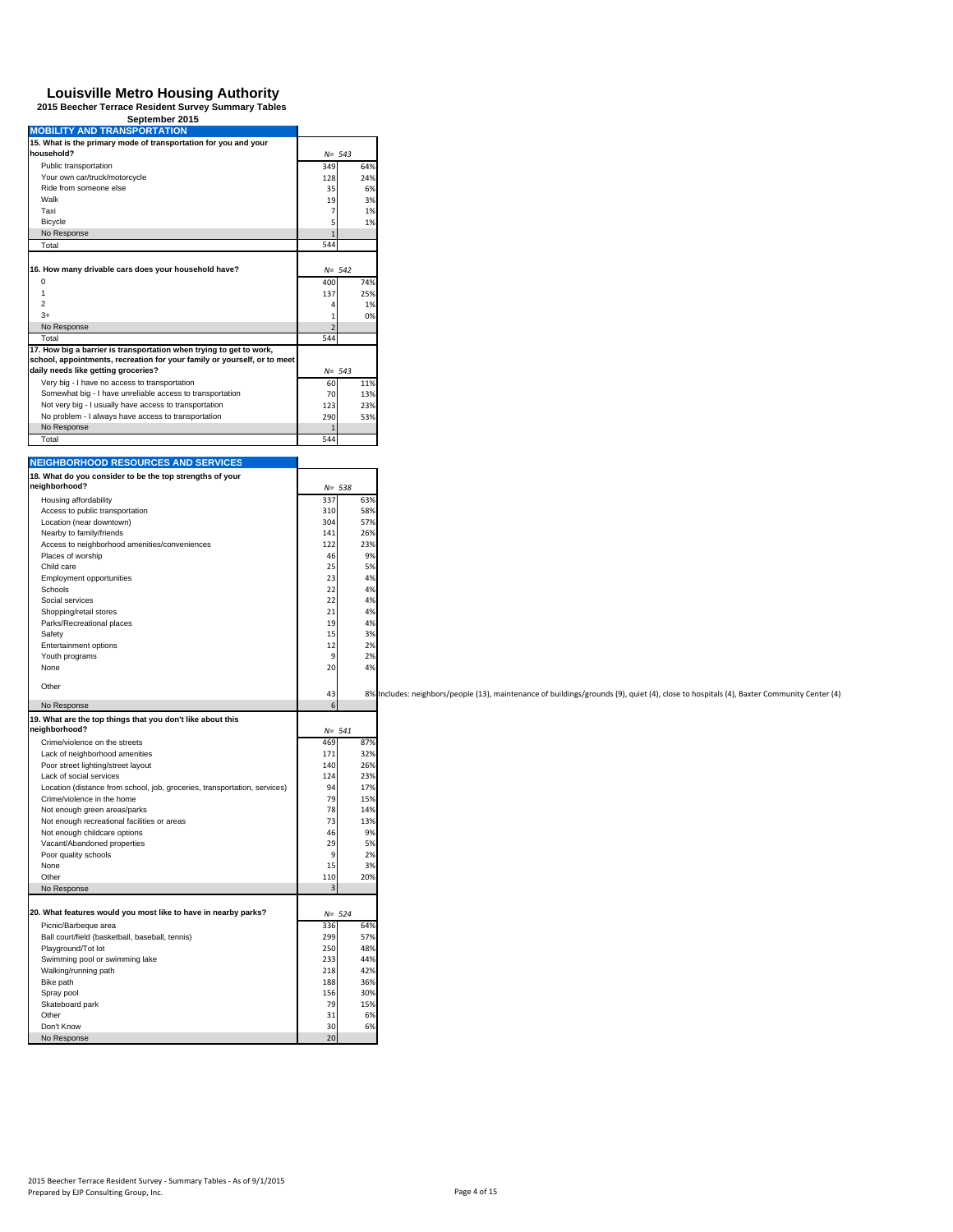# **Louisville Metro Housing Authority 2015 Beecher Terrace Resident Survey Summary Tables September 2015 NEIGHBORHOOD RESOURCES AND SERVICES**

| NEIGHBORHOOD RESOURCES AND SERVICES                                                           |              |                                |             |             |                  |            |
|-----------------------------------------------------------------------------------------------|--------------|--------------------------------|-------------|-------------|------------------|------------|
| 21. How do you and the other members of your household most                                   |              |                                |             |             |                  |            |
| frequently access the internet?                                                               |              | $N = 536$                      |             |             |                  |            |
| Do not have access to the internet                                                            | 139          | 26%                            |             |             |                  |            |
| Smart Phone                                                                                   | 203          | 38%                            |             |             |                  |            |
| Home Computer (i.e., desktop, laptop, tablet)                                                 | 125          | 23%                            |             |             |                  |            |
| Library                                                                                       | 50           | 9%                             |             |             |                  |            |
| Work or School                                                                                | 8            | 1%                             |             |             |                  |            |
| Use service/devise of a family or friend                                                      | 7            | 1%                             |             |             |                  |            |
| Other                                                                                         | 4            | 1%                             |             |             |                  |            |
| No Response                                                                                   | 8            |                                |             |             |                  |            |
| Total                                                                                         | 544          |                                |             |             |                  |            |
| 22. How likely would you or another member of your household be to                            |              |                                |             |             |                  |            |
| use a neighborhood computer center if one were built within walking<br>distance of your home? |              |                                |             |             |                  |            |
|                                                                                               |              | $N = 543$                      |             |             |                  |            |
| Very likely                                                                                   | 276          | 51%                            |             |             |                  |            |
| Somewhat likely                                                                               | 98           | 18%<br>9%                      |             |             |                  |            |
| Somewhat unlikely<br>Not likely                                                               | 51<br>113    | 21%                            |             |             |                  |            |
| Don't Know                                                                                    | 5            | 1%                             |             |             |                  |            |
| No Response                                                                                   | $\mathbf{1}$ |                                |             |             |                  |            |
| Total                                                                                         | 544          |                                |             |             |                  |            |
|                                                                                               | Aware        |                                | <b>Used</b> |             | <b>Satisfied</b> |            |
|                                                                                               |              |                                |             |             |                  |            |
| 23. For each service listed, indicate any services that you or a member                       |              |                                |             |             |                  |            |
| of your household has used in the past 12 months.                                             |              |                                |             | $N=$ # Used | $N =$            | # Used     |
|                                                                                               |              | Households with Children N=202 |             |             |                  |            |
| The Beech (after school tutoring)                                                             | 50           | 25%                            | 29          | 58%         | 23               | 79%        |
| Junior Achievement                                                                            | 45           | 22%                            | 21          | 47%         | 21               | 100%       |
|                                                                                               |              | All Households N=544           |             |             |                  |            |
| <b>Baxter Community Center</b>                                                                | 382          | 70%                            | 188         | 49%         | 154              | 82%        |
| Nia Center (One Stop Career and Resource Center, GED)                                         | 343          | 63%                            | 209         | 61%         | 179              | 86%        |
| Louisville Central Community Centers                                                          | 175          | 32%                            | 88          | 50%         | 77               | 88%        |
| The People's Farmers Market                                                                   | 132          | 24%                            | 55          | 42%         | 55<br>86         | 100%       |
| The Plymouth Community Renewal Center<br>Urban League                                         | 170<br>329   | 31%<br>60%                     | 94<br>171   | 55%<br>52%  | 135              | 91%<br>79% |
| Park DuValle Health Center                                                                    | 385          | 71%                            | 228         | 59%         | 175              | 77%        |
| Western Library                                                                               | 292          | 54%                            | 204         | 70%         | 177              | 87%        |
| Chestnut Street YMCA branch                                                                   | 263          | 48%                            | 126         | 48%         | 102              | 81%        |
| LMHA Section 8 Homeownership Program                                                          | 147          | 27%                            | 5           | 3%          | 5                | 100%       |
| <b>LMHA Self Sufficiency Program</b>                                                          | 130          | 24%                            | 31          | 24%         | 31               | 100%       |
| Other programs                                                                                | 3            | 1%                             |             | 33%         | $\mathbf{1}$     | 100%       |
| None                                                                                          | 17           | 3%                             | NA          |             | NA               |            |
| Note: results for satisfaction excludes any responses that did not indicate use.              |              |                                |             |             |                  |            |
| 24. If you or others in your household do not use the social services                         |              |                                |             |             |                  |            |
| that are available now, what are the most important reasons for not                           |              |                                |             |             |                  |            |
| using them?                                                                                   |              | $N = 530$                      |             |             |                  |            |
| No reason; I do not have any trouble accessing services                                       | 261          | 49%                            |             |             |                  |            |
| I do not know about the services available                                                    | 183          | 35%                            |             |             |                  |            |
| Don't have transportation to the services I need                                              | 33           | 6%                             |             |             |                  |            |
| Services are offered at inconvenient times                                                    | 33           | 6%                             |             |             |                  |            |
| The services I need are not available                                                         | 32           | 6%                             |             |             |                  |            |
| It takes too long to get services; there is a waitlist                                        | 18           | 3%                             |             |             |                  |            |
| There are problems with staff within service agencies                                         | 17           | 3%                             |             |             |                  |            |
| I find the process of obtaining services confusing or overwhelming                            | 14           | 3%                             |             |             |                  |            |
| Don't have child care during the times the service(s) are offered                             | 13           | 2%                             |             |             |                  |            |
| The services are too expensive                                                                | 12           | 2%                             |             |             |                  |            |
| I'm not eligible                                                                              | 12           | 2%<br>2%                       |             |             |                  |            |
| I don't have time to find and pursue the services I need<br>Don't Know                        | 11<br>6      | 1%                             |             |             |                  |            |
| No Response                                                                                   | 14           |                                |             |             |                  |            |
|                                                                                               |              |                                |             |             |                  |            |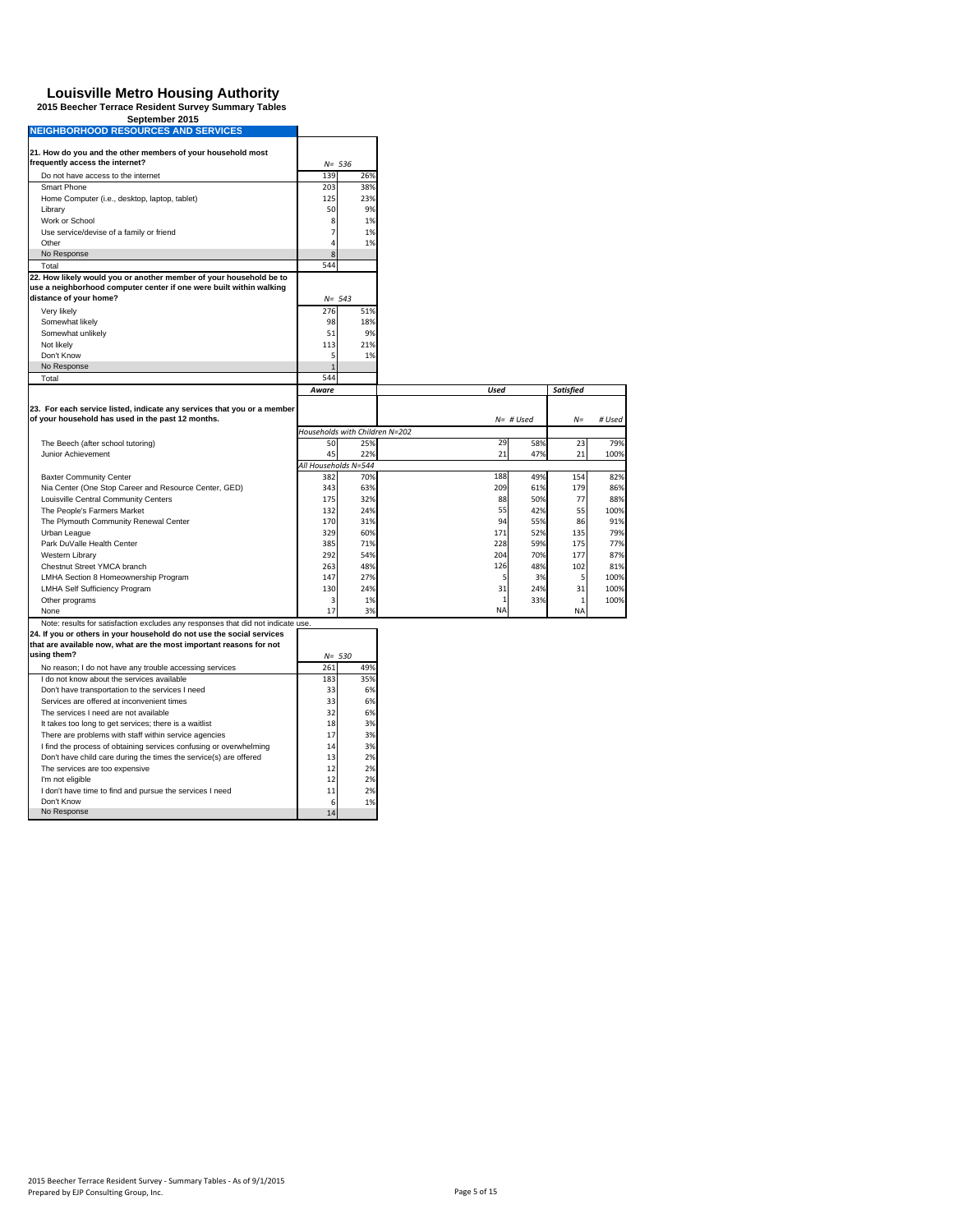# **Louisville Metro Housing Authority 2015 Beecher Terrace Resident Survey Summary Tables September 2015 NEIGHBORHOOD RESOURCES AND SERVICES**

| needs right now.                                           |                | $N = 534$ |
|------------------------------------------------------------|----------------|-----------|
| None                                                       | 141            | 26%       |
| Computer training program                                  | 133            | 25%       |
| Transportation assistance                                  | 110            | 21%       |
| Budgeting/financial literacy/credit repair                 | 88             | 16%       |
| Emergency food bank                                        | 87             | 16%       |
| Health, wellness, and physical fitness information         | 86             | 16%       |
| Job training                                               | 85             | 16%       |
| Homeownership counseling                                   | 83             | 16%       |
| GED/Adult High School diploma/Tutoring                     | 65             | 12%       |
| Nutrition/Healthy cooking classes                          | 58             | 11%       |
| Remove/expunge criminal conviction or other legal services | 51             | 10%       |
| Stop smoking classes                                       | 51             | 10%       |
| Services for individual with disabilities                  | 49             | 9%        |
| Career coaching                                            | 45             | 8%        |
| Small business training                                    | 41             | 8%        |
| Community gardening                                        | 40             | 7%        |
| Youth programming                                          | 31             | 6%        |
| Senior services/Caregiver supportive services              | 30             | 6%        |
| College prep                                               | 26             | 5%        |
| Mental health counseling/assistance                        | 24             | 4%        |
| Individual or family counseling                            | 22             | 4%        |
| Chronic disease management                                 | 17             | 3%        |
| Parenting skills classes                                   | 17             | 3%        |
| Alcohol or drug treatment                                  | 14             | 3%        |
| English as a Second Language (ESL)                         | $\overline{7}$ | 1%        |
| Citizenship classes                                        | 3              | 1%        |
| Other                                                      | 8              | 1%        |
| Don't Know                                                 | 7              | 1%        |
| No Response                                                | 10             |           |

| <b>SPECIAL NEEDS</b>                                                   |                |           |
|------------------------------------------------------------------------|----------------|-----------|
| 26. Does anyone in your household have any of the following special    |                |           |
| needs?                                                                 |                | $N = 531$ |
| <b>Physical Disability</b>                                             | 112            | 21%       |
| <b>Mental Disability</b>                                               | 46             | 9%        |
| Developmental Disability                                               | 17             | 3%        |
| None                                                                   | 362            | 68%       |
| Other                                                                  | 11             | 2%        |
| No Response                                                            | 13             |           |
| 27. If someone in your household has a disability, of any kind, what   |                |           |
| services would best assist them with managing their day to day         |                |           |
| activities?                                                            |                | $N = 164$ |
| None                                                                   | 70             | 43%       |
| Better transportation options                                          | 35             | 21%       |
| Accessible housing unit                                                | 28             | 17%       |
| Access to treatment/medication                                         | 25             | 15%       |
| Mental health counseling                                               | 17             | 10%       |
| Homemaker services                                                     | 18             | 11%       |
| Home visits from a social worker                                       | 16             | 10%       |
| In home health assistance                                              | 15             | 9%        |
| Help with financial and legal business, such as assistance with paying |                |           |
| bills or having a power of attorney                                    | 6              | 4%        |
| Other                                                                  | 3              | 2%        |
| Don't Know                                                             | $\mathbf{1}$   | 1%        |
| No Response                                                            | $\overline{7}$ |           |

#### **CHILDREN AND YOUTH/EDUCATION AND SERVICES**

|                                                                              | All Children |           |     | Ages 0-5  |     | School Age (K-12) |     |
|------------------------------------------------------------------------------|--------------|-----------|-----|-----------|-----|-------------------|-----|
| 28. Do you have any children under 18 currently living in your<br>household? |              | $N = 544$ |     | $N = 544$ |     | $N = 544$         |     |
| Yes                                                                          | 202          |           | 37% | 117       | 22% | 150               | 28% |
| No                                                                           | 342          |           | 63% | 427       | 78% | 394               | 72% |
| Missing                                                                      |              |           |     |           |     |                   |     |
| Total                                                                        | 544          |           |     | 544       |     | 544               |     |
|                                                                              | Children     |           |     |           |     |                   |     |
| 29. For any child ages 0-5 in the household, how many currently attend       |              |           |     |           |     |                   |     |

| 29. For any child ages 0-5 in the household, how many currently attend |  |
|------------------------------------------------------------------------|--|
|                                                                        |  |

| the following early childhood programs?      |     | $N = 134$ |  |
|----------------------------------------------|-----|-----------|--|
| Not enrolled in an early learning program    | 35  | 26%       |  |
| Early Head Start                             |     | 7%        |  |
| <b>Head Start</b>                            | 12  | 9%        |  |
| Home-based program                           |     | 1%        |  |
| Jefferson County Public Schools preschool    | 27  | 20%       |  |
| Jefferson County Public Schools kindergarten | 27  | 20%       |  |
| Other child care or early learning program   | 23  | 17%       |  |
| No Response                                  |     |           |  |
| Total                                        | 134 |           |  |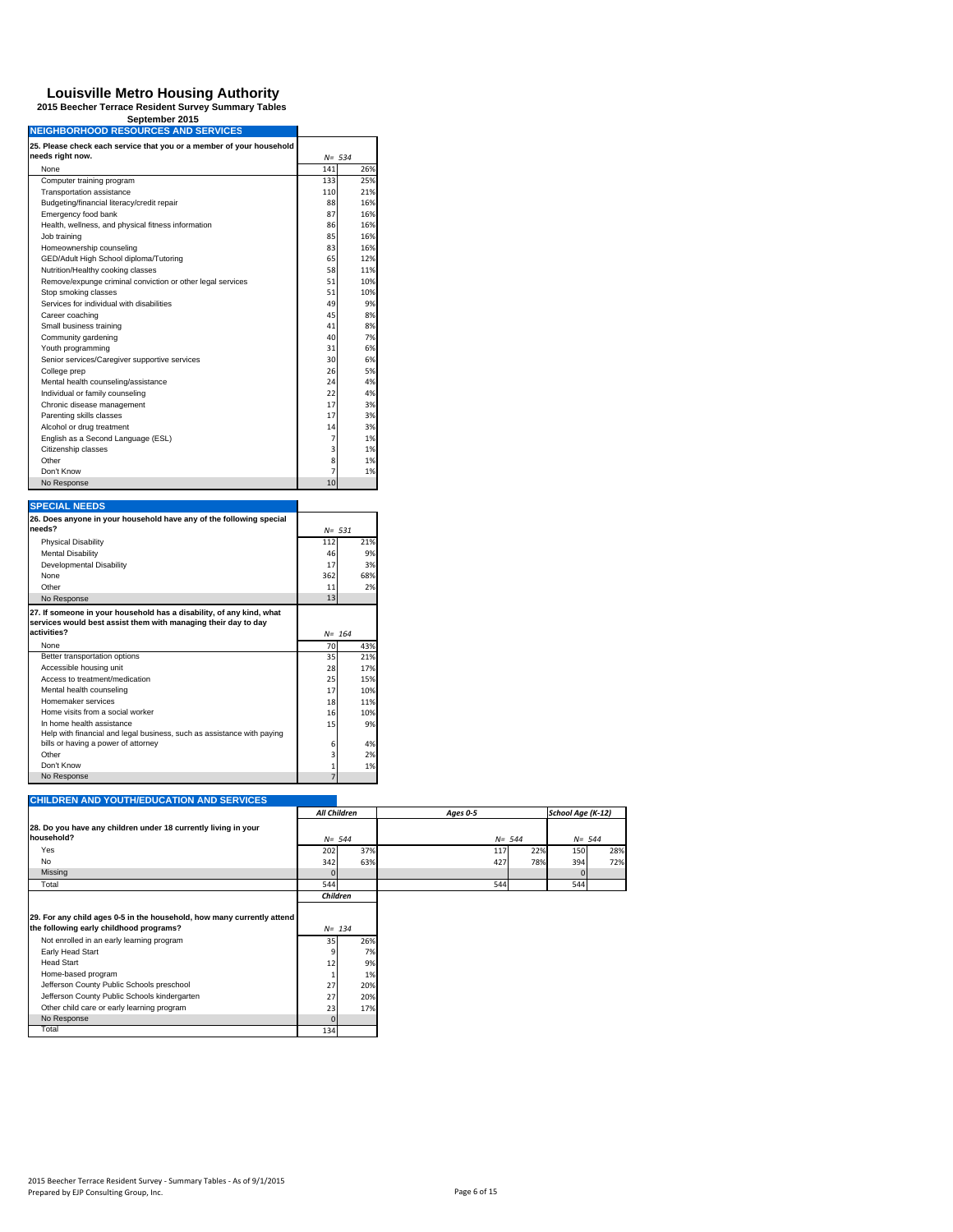# **Louisville Metro Housing Authority 2015 Beecher Terrace Resident Survey Summary Tables September 2015 CHILDREN AND YOUTH/EDUCATION AND SERVICES**

| CHILDREN AND YOUTH/EDUCATION AND SERVICES                                                                     |                                |            | Only those not enrolled |                   |  |
|---------------------------------------------------------------------------------------------------------------|--------------------------------|------------|-------------------------|-------------------|--|
| 30. If a child ages 0-5 is not currently enrolled in an early learning<br>program, who looks after the child? |                                | $N = 115$  |                         | $N = 29$          |  |
| Parent/Myself                                                                                                 | 57                             | 50%        | 22                      | 76%               |  |
| Other Family Member                                                                                           | 7                              | 6%         |                         | 3<br>10%          |  |
| Friend                                                                                                        | 1                              | 1%         |                         | 2<br>7%           |  |
| Other                                                                                                         | 4                              | 3%         |                         | $\mathbf 1$<br>3% |  |
| Not Applicable - all children enrolled in early learning program<br>No Response                               | 50<br>$\overline{\phantom{a}}$ | 43%        | 1                       | 3%<br>6           |  |
| 31. For any school-aged child in the household (K-12), please indicate                                        |                                |            |                         |                   |  |
| the school(s) they attend.                                                                                    |                                | Children   |                         |                   |  |
|                                                                                                               |                                | $N = 201$  |                         |                   |  |
| Child not attending school<br><b>Highland Middle School</b>                                                   | $\overline{\mathbf{2}}$<br>42  | 21%        | 1% No reason provided.  |                   |  |
| Coleridge-Taylor Elementary                                                                                   | 36                             | 18%        |                         |                   |  |
| <b>Ballard High School</b>                                                                                    | 21                             | 10%        |                         |                   |  |
| Roosevelt Perry Elementary                                                                                    | 16                             | 8%         |                         |                   |  |
| <b>Byck Elementary</b>                                                                                        | 8                              | 4%         |                         |                   |  |
| Central High School                                                                                           | 6                              | 3%         |                         |                   |  |
| Zachary Taylor Elementary<br>Lincoln Elementary Performing Arts                                               | 6<br>5                         | 3%<br>2%   |                         |                   |  |
| <b>Wilder Elementary</b>                                                                                      | 5                              | 2%         |                         |                   |  |
| Shelby Elementary                                                                                             | 4                              | 2%         |                         |                   |  |
| Breckinridge Franklin Elementary                                                                              | $\overline{4}$                 | 2%         |                         |                   |  |
| Dunn Elementary                                                                                               | 3                              | 1%         |                         |                   |  |
| Other                                                                                                         | 43                             | 21%        |                         |                   |  |
| Total<br>Other schools include: 49 children attend 37 other schools.                                          | 201                            |            |                         |                   |  |
| 32. How would you describe the quality of the education your                                                  |                                |            |                         |                   |  |
| child/children is receiving at his/her schools?                                                               |                                |            |                         |                   |  |
| Overall                                                                                                       | $N =$                          | 228        |                         |                   |  |
| Excellent                                                                                                     | 117                            | 51%        |                         |                   |  |
| Good<br>Average                                                                                               | 72<br>27                       | 32%<br>12% |                         |                   |  |
| <b>Below Average</b>                                                                                          | 5                              | 2%         |                         |                   |  |
| Poor                                                                                                          | 6                              | 3%         |                         |                   |  |
| Don't know                                                                                                    | $\mathbf{1}$                   | 0%         |                         |                   |  |
| No Response                                                                                                   | 8                              |            |                         |                   |  |
| Total                                                                                                         | 236                            |            |                         |                   |  |
| 33. Do you worry about any of your children dropping out of school? If<br>so, why do you worry?               |                                | $N = 153$  |                         |                   |  |
| Yes                                                                                                           | 22                             | 14%        |                         |                   |  |
| No                                                                                                            | 131                            | 86%        |                         |                   |  |
| No Response                                                                                                   | $\overline{4}$                 |            |                         |                   |  |
| Total                                                                                                         | 157                            |            |                         |                   |  |
| 34. What kinds of grades do your children usually get?                                                        |                                | $N = 176$  |                         |                   |  |
| A's<br>B's                                                                                                    | 65                             | 37%        |                         |                   |  |
| C's                                                                                                           | 62<br>30                       | 35%<br>17% |                         |                   |  |
| D's                                                                                                           | 13                             | 7%         |                         |                   |  |
| F's (or equivalent)                                                                                           | 3                              | 2%         |                         |                   |  |
| Don't Know                                                                                                    | 3                              | 2%         |                         |                   |  |
| No Response                                                                                                   | $\overline{2}$                 |            |                         |                   |  |
| Not Applicable                                                                                                | 26                             |            |                         |                   |  |
| Total<br>35. If you children have gotten in trouble at school in the last year, how                           | 204                            |            |                         |                   |  |
| often?                                                                                                        |                                | $N = 155$  |                         |                   |  |
| None                                                                                                          | 86                             | 55%        |                         |                   |  |
| Once                                                                                                          | 18                             | 12%        |                         |                   |  |
| 2-3 times                                                                                                     | 28                             | 18%        |                         |                   |  |
| 4 or more times<br>Don't Know                                                                                 | 20<br>3                        | 13%<br>2%  |                         |                   |  |
| No Response                                                                                                   | $\overline{2}$                 |            |                         |                   |  |
| Total                                                                                                         | 157                            |            |                         |                   |  |
| 36. If you children have gotten in trouble with the police in the last                                        |                                |            |                         |                   |  |
| year, how often?<br>None                                                                                      |                                | $N = 153$  |                         |                   |  |
| Once                                                                                                          | 137<br>10                      | 90%<br>7%  |                         |                   |  |
| 2-3 times                                                                                                     | $\overline{\mathbf{2}}$        | 1%         |                         |                   |  |
| 4 or more times                                                                                               | $\overline{2}$                 | 1%         |                         |                   |  |
| Don't Know                                                                                                    | $\overline{2}$                 | 1%         |                         |                   |  |
| No Response                                                                                                   | $\overline{4}$                 |            |                         |                   |  |
| Total                                                                                                         | 157                            |            |                         |                   |  |
| 37. Do your children have a positive relationship with at least one adult<br>outside the home?                |                                | $N = 156$  |                         |                   |  |
| Yes                                                                                                           | 152                            | 97%        |                         |                   |  |
| No                                                                                                            | $\overline{2}$                 | 1%         |                         |                   |  |
| Don't Know                                                                                                    | $\overline{2}$                 | 1%         |                         |                   |  |
| No Response                                                                                                   | $\mathbf{1}$                   |            |                         |                   |  |
| Total                                                                                                         | 157                            |            |                         |                   |  |
|                                                                                                               |                                |            |                         |                   |  |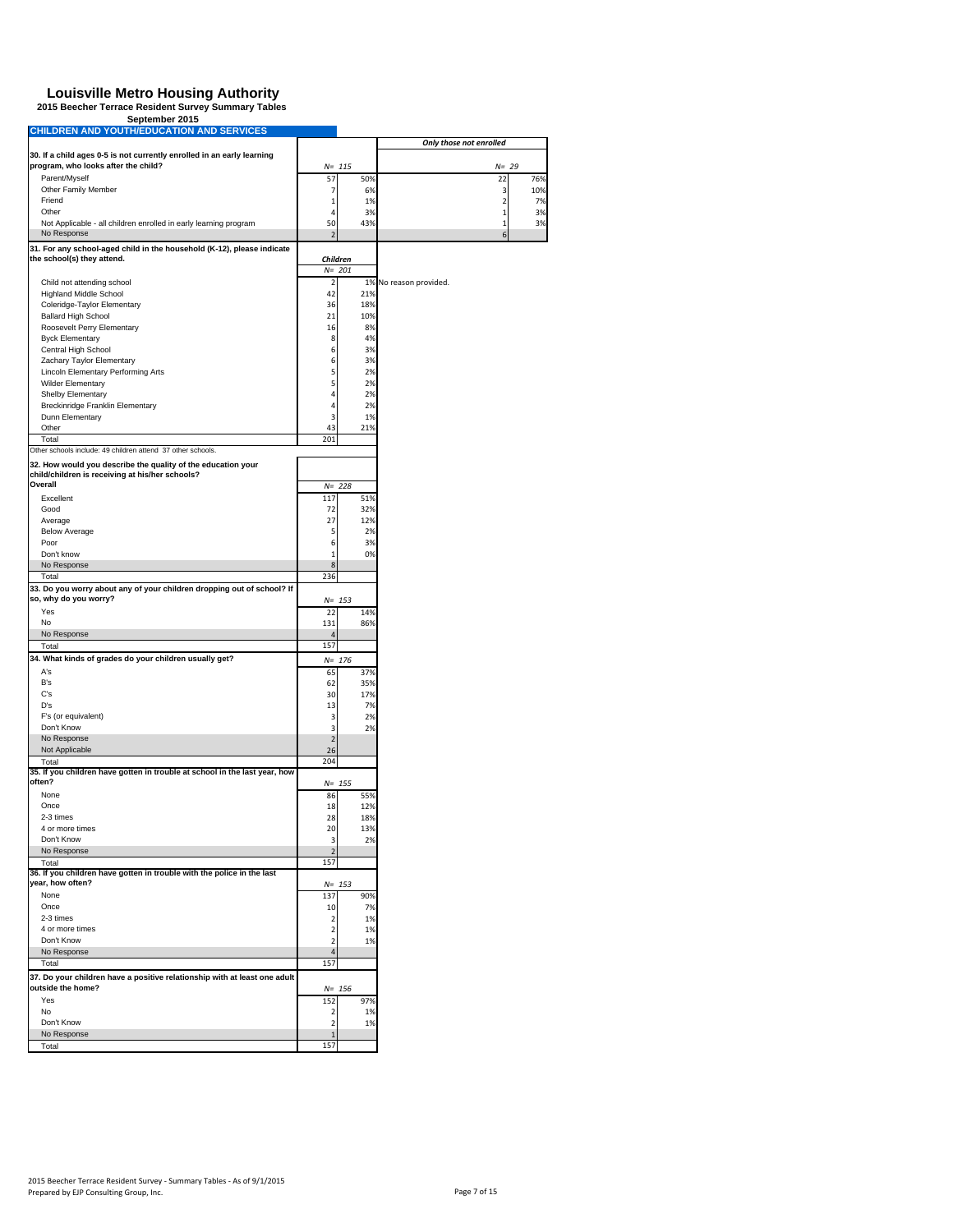## **Louisville Metro Housing Authority 2015 Beecher Terrace Resident Survey Summary Tables September 2015 CHILDREN AND YOUTH/EDUCATION AND SERVICES**

| <b>CHILDREN AND YOUTH/EDUCATION AND SERVICES</b>                                                                    |                              |                  |                                              |                        |      |
|---------------------------------------------------------------------------------------------------------------------|------------------------------|------------------|----------------------------------------------|------------------------|------|
| 38. How often do you participate in Parent Teacher Organization                                                     |                              |                  |                                              |                        |      |
| (PTA/PTO) or other school support organizations?                                                                    |                              | $N = 153$        |                                              |                        |      |
| Regularly (Monthly)                                                                                                 | 28                           | 18%              |                                              |                        |      |
| Occasionally (at least 1-2 times per year)                                                                          | 46                           | 30%              |                                              |                        |      |
| Rarely (less than once a year)<br>Never                                                                             | 42<br>37                     | 27%              |                                              |                        |      |
| No Response                                                                                                         | $\Delta$                     | 24%              |                                              |                        |      |
| Total                                                                                                               | 157                          |                  |                                              |                        |      |
|                                                                                                                     |                              |                  |                                              |                        |      |
| 39. What things would make you feel more welcome or increase your<br>involvement at your children's current school? |                              | $N = 153$        |                                              |                        |      |
| Nothing, I feel the school welcomes my involvement                                                                  | 84                           | 55%              |                                              |                        |      |
| Transportation                                                                                                      | 35                           | 23%              |                                              |                        |      |
| More convenient time of meetings/events                                                                             | 23                           | 15%              |                                              |                        |      |
| School located closer to my home                                                                                    | 22                           | 14%              |                                              |                        |      |
| Child care                                                                                                          | 11                           | 7%               |                                              |                        |      |
| <b>Bilingual support</b><br>Other                                                                                   | 5<br>8                       | 3%<br>5%         |                                              |                        |      |
| Don't Know                                                                                                          | 9                            | 6%               |                                              |                        |      |
| No Response                                                                                                         | $\overline{4}$               |                  |                                              |                        |      |
|                                                                                                                     | <b>Walking to/from</b>       |                  |                                              |                        |      |
|                                                                                                                     | school/bus stop              |                  | On the school bus                            | While at school        |      |
|                                                                                                                     |                              |                  |                                              |                        |      |
| 40. How safe do you feel that your children are at the following times?<br>Very safe                                | 19                           | $N = 155$<br>12% | $N = 132$<br>20<br>15%                       | $N = 150$<br>61        | 41%  |
| Somewhat safe                                                                                                       | 42                           | 27%              | 49<br>37%                                    | 35                     | 23%  |
| Somewhat unsafe                                                                                                     | 43                           | 28%              | 36<br>27%                                    | 32                     | 21%  |
| Very unsafe                                                                                                         | 49                           | 32%              | 27<br>20%                                    | 22                     | 15%  |
| Don't Know                                                                                                          | $\overline{2}$               | 1%               | 0<br>0%                                      | 0                      | 0%   |
| No Response                                                                                                         | $1\,$                        |                  |                                              | $\mathbf{1}$           |      |
| Not Applicable<br>Total                                                                                             | 10<br>166                    |                  | 24<br>157                                    | 6<br>157               |      |
|                                                                                                                     |                              |                  |                                              | Satisfied with         |      |
|                                                                                                                     |                              |                  |                                              | Services?              |      |
|                                                                                                                     |                              |                  | <b>Receiving Services?</b>                   | (N=those receiving     |      |
| 41. Do you have any children with any of the following needs?                                                       | <b>Have Need?</b>            |                  | (N= those with need)                         | services)              |      |
| One or more need<br>None                                                                                            | 47<br>110                    | 30%<br>70%       | <b>NA</b><br><b>NA</b>                       | <b>NA</b><br><b>NA</b> |      |
| Behavioral needs                                                                                                    | 32                           | 20%              | 23<br>72%                                    | 18                     | 78%  |
| Special needs                                                                                                       | 20                           | 13%              | 11<br>55%                                    | $\overline{7}$         | 64%  |
| Bi-lingual support                                                                                                  | 5                            | 3%               | 20%<br>1                                     | $\,1$                  | 100% |
| Other                                                                                                               | $\overline{2}$               | 1%               | 50%                                          | 1                      | 100% |
|                                                                                                                     | <b>Currently Participate</b> |                  | <b>Interested in Participating in Future</b> |                        |      |
| 42. What type of youth programs do your school age children currently                                               |                              |                  |                                              |                        |      |
| participate in? In what types of programs would they be interested in<br>participating in the future?               |                              | $N = 154$        | $N = 153$                                    |                        |      |
| None                                                                                                                | 32                           | 21%              | 15<br>10%                                    |                        |      |
| After school program                                                                                                | 53                           | 34%              | 28<br>18%                                    |                        |      |
| Recreational or sports program                                                                                      | 44                           | 29%              | 25<br>16%                                    |                        |      |
| Mentoring program                                                                                                   | 35                           | 23%              | 20<br>13%                                    |                        |      |
| Faith-based/Church activities                                                                                       | 34                           | 22%              | 6%<br>9                                      |                        |      |
| Arts/Performing arts/Music program<br>Summer program                                                                | 18<br>14                     | 12%<br>9%        | 19<br>12%<br>16%<br>24                       |                        |      |
| Tutoring program                                                                                                    | 14                           | 9%               | 23<br>15%                                    |                        |      |
| Boys and Girls Club                                                                                                 | 10                           | 6%               | 18<br>12%                                    |                        |      |
| Job training/employment program                                                                                     | 8                            | 5%               | 11%<br>17                                    |                        |      |
| <b>Big Brother Big Sister</b>                                                                                       | 6                            | 4%               | 19<br>12%                                    |                        |      |
| Drug prevention program                                                                                             | 6                            | 4%               | 4<br>3%                                      |                        |      |
| Junior Achievement<br>Leadership program                                                                            | 5<br>5                       | 3%<br>3%         | $\bf 8$<br>5%<br>17<br>11%                   |                        |      |
| Life skills program                                                                                                 | 4                            | 3%               | 15<br>10%                                    |                        |      |
| College preparation                                                                                                 | 3                            | 2%               | 18<br>12%                                    |                        |      |
| Safe sex and birth control education                                                                                | 3                            | 2%               | 8<br>5%                                      |                        |      |
| Scouts                                                                                                              | $\overline{\mathbf{c}}$      | 1%               | 10<br>7%                                     |                        |      |
| Date rape and abuse education                                                                                       | 0                            | 0%               | 5%<br>7                                      |                        |      |
| Don't Know<br>No Response                                                                                           | 0<br>3                       | 0%               | 1%<br>$\Delta$                               |                        |      |
| 43. What are some of the reasons your children do not currently                                                     |                              |                  |                                              |                        |      |
| participate in out of school activities?                                                                            |                              | $N = 153$        |                                              |                        |      |
| Not Applicable - children DO participate in program(s)                                                              | 96                           | 63%              |                                              |                        |      |
| Transportation                                                                                                      | 13                           | 8%               |                                              |                        |      |
| Concerns about gang and neighborhood violence                                                                       | 12                           | 8%               |                                              |                        |      |
| Hours of the programs don't work with your schedule<br>Don't know what programs are available                       | 9<br>8                       | 6%<br>5%         |                                              |                        |      |
| Location of the programs                                                                                            | 7                            | 5%               |                                              |                        |      |
| Language barriers                                                                                                   | 7                            | 5%               |                                              |                        |      |
| No programs available                                                                                               | 5                            | 3%               |                                              |                        |      |
| Programs don't address child's interests                                                                            | $\overline{4}$               | 3%               |                                              |                        |      |
| Programs cost too much                                                                                              | 4                            | 3%               |                                              |                        |      |
| Other                                                                                                               | 12                           | 8%               |                                              |                        |      |
| Don't Know                                                                                                          | 4                            | 3%               |                                              |                        |      |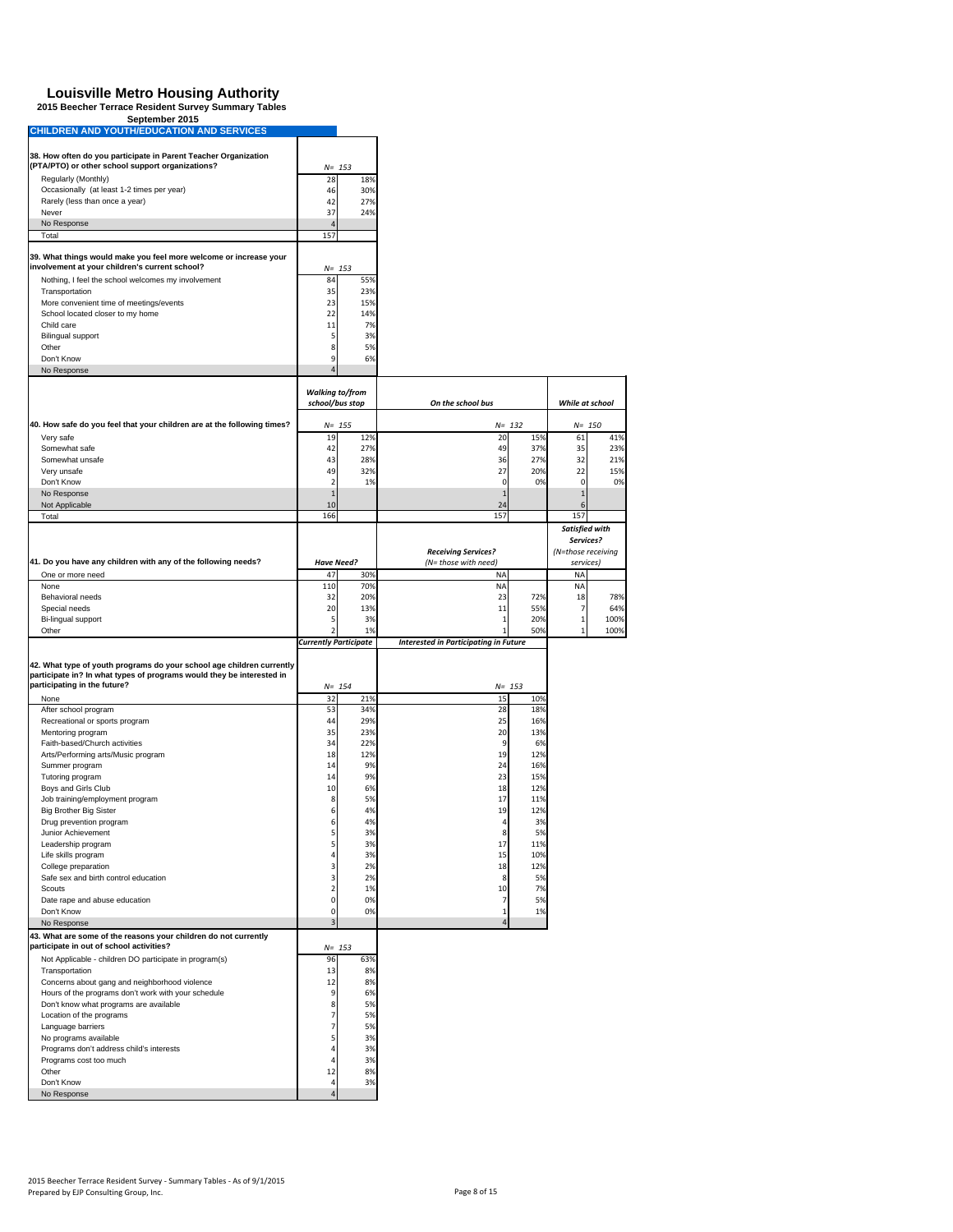| <u>,,,,,,,,,,,,,,,,,</u>                                                             |     |           |
|--------------------------------------------------------------------------------------|-----|-----------|
| <b>CHILDREN AND YOUTH/EDUCATION AND SERVICES</b>                                     |     |           |
| 44. How often do you or someone in your household read to your<br>children ages 0-7? |     | $N = 143$ |
| Daily                                                                                | 80  | 56%       |
| Regularly (3+ times/week)                                                            | 41  | 29%       |
| Occasionally (1-2 times/week)                                                        | 20  | 14%       |
| Never                                                                                |     | 1%        |
| Not Applicable - no children ages 0-7                                                | 58  |           |
| No Response                                                                          |     |           |
| Total                                                                                | 202 |           |
|                                                                                      |     |           |
| <b>HEALTH</b>                                                                        |     |           |

|                                                                      | Self               |           | <b>Other Adults</b>   |                | Children                      |                          |                 |                                 |
|----------------------------------------------------------------------|--------------------|-----------|-----------------------|----------------|-------------------------------|--------------------------|-----------------|---------------------------------|
| 45. How would you rate the health of you and other household         |                    |           |                       |                |                               |                          |                 |                                 |
| members?                                                             | $N = 544$          |           |                       | $N = 40$       | $N = 189$                     |                          |                 |                                 |
| Excellent                                                            | 127                | 23%       | 11                    | 289            | 100<br>53%                    |                          |                 |                                 |
| Good                                                                 | 205                | 38%       | 21                    | 53%            | 80<br>42%                     |                          |                 |                                 |
| Fair                                                                 | 166                | 31%       | $\overline{7}$        | 18%            | 4%<br>8                       |                          |                 |                                 |
| Poor                                                                 | 44                 | 8%        |                       | 0%             | 1%                            |                          |                 |                                 |
| Very Poor                                                            | ,                  | 0%        |                       | 3%             | 0%<br>$\Omega$                |                          |                 |                                 |
| No Response                                                          | $\Omega$           |           |                       |                | $\Omega$                      |                          |                 |                                 |
| Not Applicable                                                       |                    |           | 504                   |                | 355                           |                          |                 |                                 |
| Total                                                                | 544                |           | 544                   |                | 544                           |                          |                 |                                 |
|                                                                      | Self               |           | <b>Other Adults</b>   |                | Children                      |                          |                 |                                 |
| 46. Do the following members of your household have health           |                    |           |                       |                |                               |                          |                 |                                 |
| insurance?                                                           | $N = 543$          |           |                       | $N = 36$       | $N = 189$                     |                          |                 |                                 |
|                                                                      |                    |           |                       |                |                               |                          |                 |                                 |
| Yes<br>No                                                            | 524                | 97%<br>3% | 35<br>$\Omega$        | 97%<br>0%      | 186<br>98%<br>2%              |                          |                 |                                 |
| Don't Know                                                           | 18<br>$\mathbf{1}$ | 0%        |                       | 3%             | 3<br>$\mathbf 0$<br>0%        |                          |                 |                                 |
| No Response                                                          |                    |           |                       |                |                               |                          |                 |                                 |
| Not Applicable                                                       | $\Omega$           |           | 507                   |                | 354                           |                          |                 |                                 |
| Total                                                                | 544                |           | 544                   |                | 544                           |                          |                 |                                 |
|                                                                      |                    |           |                       |                |                               |                          |                 |                                 |
|                                                                      |                    |           |                       |                |                               |                          |                 |                                 |
| 47. If you do not have health insurance, are you aware of Kentucky's |                    |           |                       |                |                               |                          |                 |                                 |
| online health insurance enrollment website Kynect?                   | $N = 26$           |           |                       |                |                               |                          |                 |                                 |
| Yes                                                                  | 21                 | 819       |                       |                |                               |                          |                 |                                 |
| No                                                                   | 5                  | 19%       |                       |                |                               |                          |                 |                                 |
| No Response                                                          |                    |           |                       |                |                               |                          |                 |                                 |
| Not Applicable - have health insurance                               | 509                |           |                       |                |                               |                          |                 |                                 |
| Total                                                                | 544                |           |                       |                |                               |                          |                 |                                 |
|                                                                      |                    |           | Self                  |                |                               | <b>Other Adults</b>      |                 | Children                        |
|                                                                      | Have Condition?    |           | <b>Being Treated?</b> |                | Have Condition?               | <b>Being Treated?</b>    | Have Condition? | <b>Being Treated?</b>           |
|                                                                      |                    |           |                       |                |                               |                          |                 | <b>Those</b>                    |
|                                                                      |                    |           |                       | <b>Those</b>   |                               | Those                    |                 | with                            |
| 48. Do the following members of your household have any of the       |                    |           |                       | with           |                               | with                     |                 | conditi                         |
| following medical conditions? Are they being treated?                | $N = 529$          |           |                       | $N=$ condition | $N = 40$                      | $N=$ condition           | $N=$<br>124     | on<br>$N =$                     |
| Asthma                                                               | 135                | 26%       | 74                    | 55%            | 8%<br>3                       | 67%<br>2                 | 41              | 33%<br>98%<br>40                |
| Arthritis                                                            | 142                | 27%       | 97                    | 68%            | 3<br>8%                       | 100%<br>3                | -1              | 1%<br>0%<br>0                   |
| Dementia                                                             | 7                  | 1%        | 5                     | 71%            | $\pmb{0}$<br>0%               | 0<br>NΑ                  | $\mathbf 0$     | 0%<br><b>NA</b><br>0            |
| Type I Diabetes                                                      | 33                 | 6%        | 25                    | 76%            | $\mathbf 0$<br>0%             | 0<br>NA                  |                 | 1%<br>100%<br>$\mathbf{1}$      |
| Type II Diabetes                                                     | 51                 | 10%       | 37                    | 73%            | 10%<br>4                      | 100%<br>4                | $\Omega$        | 0%<br>$\mathbf 0$<br><b>NA</b>  |
| Depression                                                           | 81                 | 15%       | 61                    | 75%            | $\overline{\mathbf{2}}$<br>5% | $\overline{2}$<br>100%   | -6              | 5%<br>67%<br>4                  |
| Extreme stress or anxiety                                            | 73                 | 14%       | 45                    | 62%            | $\pmb{0}$<br>0%               | 0<br>NA                  | 3               | 2%<br>67%<br>$\overline{2}$     |
| High blood pressure or hypertension                                  | 228                | 43%       | 162                   | 71%            | 9<br>23%                      | 67%<br>6                 |                 | 1%<br>0%<br>$1\vert$            |
| Other heart disease                                                  | 48                 | 9%        | 39                    | 81%            | 3%<br>1                       | 100%<br>1                |                 | 1%<br>100%<br>$\mathbf{1}$      |
| High cholesterol                                                     | 83                 | 16%       | 65                    | 78%            | $\overline{\mathbf{2}}$<br>5% | 100%<br>$\overline{2}$   |                 | 1%<br>0%<br>$\mathbf 1$         |
| Elevated lead levels/Lead poisoning                                  |                    | 0%        | $\overline{2}$        | 0%             | $\mathbf 0$<br>0%             | $\overline{0}$<br>NΑ     | $\Omega$        | 0%<br>$\mathbf{0}$<br><b>NA</b> |
| Low birth weight                                                     |                    | 0%        | $\epsilon$            | NA             | $\pmb{0}$<br>0%               | $\mathbf 0$<br><b>NA</b> |                 | 5%<br>67%<br>4                  |
| Weight problem                                                       | 39                 | 7%        | 24                    | 62%            | 3%<br>$\mathbf{1}$            | 0%<br>0                  |                 | 4%<br>20%<br>$\mathbf{1}$       |
| None                                                                 | 151                | 29%       | 58                    | 0 <sup>9</sup> | 28<br>70%                     | 0%<br>24                 | 66              | 53%<br>55<br>83%                |
| Don't Know                                                           |                    | 1%        | $\Omega$              | 0%             | $\mathbf{1}$<br>3%            | $\overline{0}$<br>0%     | $\Omega$        | 0%<br><b>NA</b><br>$\Omega$     |
| No Response                                                          | 7                  |           | <b>NA</b>             |                | $\overline{3}$                | <b>NA</b>                |                 | <b>NA</b>                       |
| Not Applicable - none in household                                   | $\mathbf{8}$       |           | <b>NA</b>             |                | 198                           | <b>NA</b>                | 154             | <b>NA</b>                       |
| 49. If anyone in your household is currently pregnant, are they      |                    |           |                       |                |                               |                          |                 |                                 |
| receiving prenatal care?                                             |                    |           |                       |                |                               |                          |                 |                                 |
|                                                                      | $N = 119$          |           |                       |                |                               |                          |                 |                                 |
| Yes                                                                  | 12                 | 10%       |                       |                |                               |                          |                 |                                 |
| No                                                                   | 107                | 90%       |                       |                |                               |                          |                 |                                 |
| Don't Know                                                           |                    | 0%        |                       |                |                               |                          |                 |                                 |
| No Response                                                          |                    |           |                       |                |                               |                          |                 |                                 |
| Not Applicable - no one is pregnant<br>Total                         | 424<br>544         |           |                       |                |                               |                          |                 |                                 |
|                                                                      |                    |           |                       |                |                               |                          |                 |                                 |
|                                                                      | Self               |           | Children              |                |                               |                          |                 |                                 |
| 50. On average, how many days per week do members of your            |                    |           |                       |                |                               |                          |                 |                                 |
| household engage in physical activity for more than 30 minutes?      | $N = 542$          |           |                       | $N = 201$      |                               |                          |                 |                                 |
| Every Day                                                            | 266                | 49%       | 151                   | 75%            |                               |                          |                 |                                 |
| Frequently (3-5 days/week)                                           | 171                | 32%       | 44                    | 22%            |                               |                          |                 |                                 |
| Sometimes (1-2 days/week)                                            | 77                 | 14%       |                       | 3%             |                               |                          |                 |                                 |
| Never                                                                | 27                 | 5%        |                       | 0%             |                               |                          |                 |                                 |
| Don't Know                                                           | $\mathbf{1}$       | 0%        |                       | 0%             |                               |                          |                 |                                 |
| No Response                                                          | $\overline{2}$     |           |                       |                |                               |                          |                 |                                 |
| Not Applicable                                                       |                    |           | 340                   |                |                               |                          |                 |                                 |
| Total                                                                | 544                |           | 544                   |                |                               |                          |                 |                                 |
|                                                                      |                    |           |                       |                |                               |                          |                 |                                 |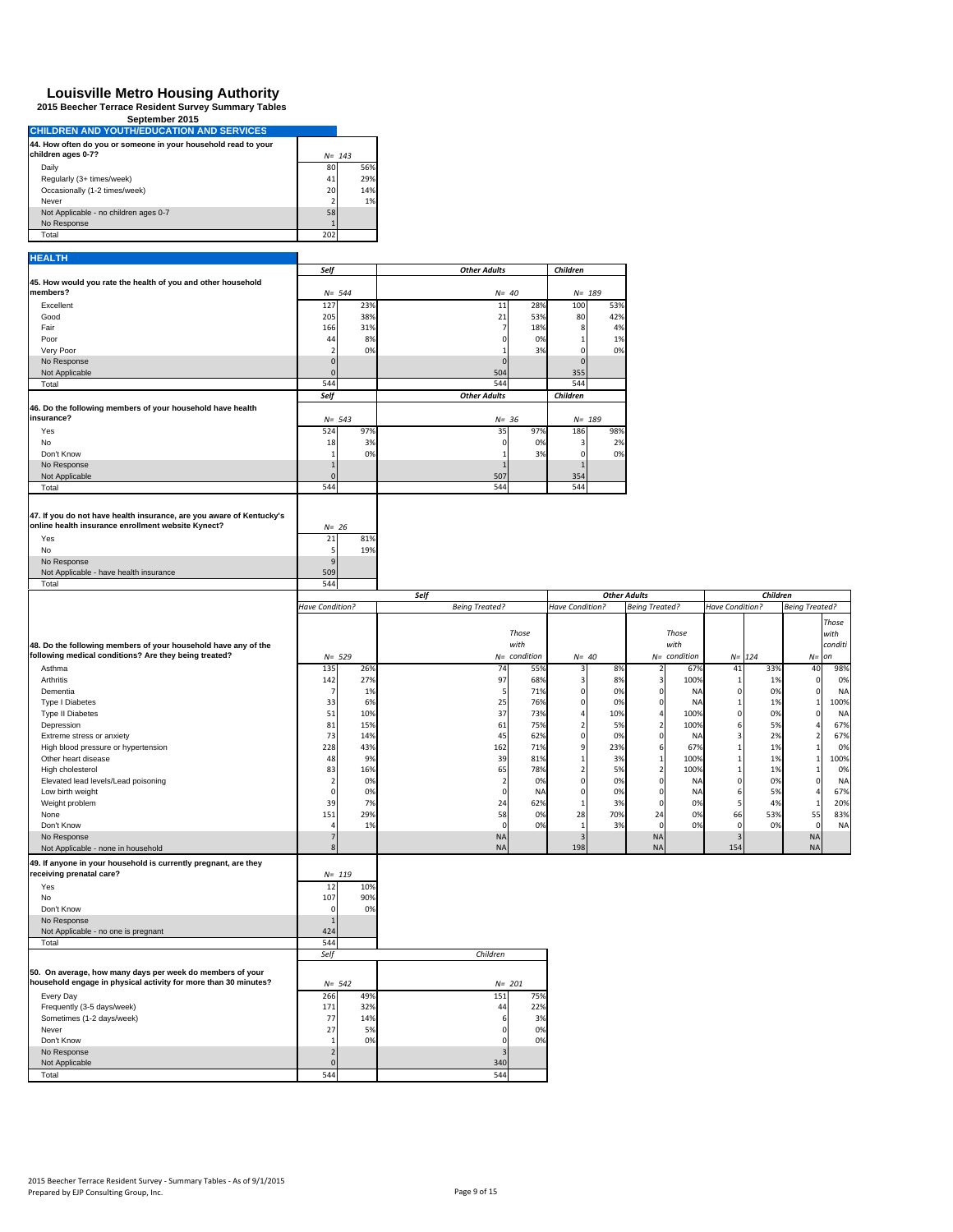| <b>HEALTH</b>                                                                                                                                                 |                                |                  |                |     |
|---------------------------------------------------------------------------------------------------------------------------------------------------------------|--------------------------------|------------------|----------------|-----|
| 51. What are some of the challenges, if any, that keep you and your                                                                                           |                                |                  |                |     |
| family from being more physically active?<br>None                                                                                                             | 249                            | $N = 529$<br>47% |                |     |
| Health conditions                                                                                                                                             | 105                            | 20%              |                |     |
| Physical disability                                                                                                                                           | 86                             | 16%              |                |     |
| There is nowhere to walk or exercise in my neighborhood                                                                                                       | 78                             | 15%              |                |     |
| Neighborhood is not safe for me/my children                                                                                                                   | 69                             | 13%              |                |     |
| Poor quality of the parks/playgrounds or other outdoor facilities in neighbo<br>Poor quality of the gym/indoor recreation facilities in neighborhood, or thei | 48<br>35                       | 9%<br>7%         |                |     |
| Too tired                                                                                                                                                     | 33                             | 6%               |                |     |
| I need more information on how to exercise and be healthy                                                                                                     | 17                             | 3%               |                |     |
| There are no organized sports teams in my neighborhood                                                                                                        | 14                             | 3%               |                |     |
| Don't have time<br>Other                                                                                                                                      | 11                             | 2%               |                |     |
| Don't Know                                                                                                                                                    | 7<br>$\Delta$                  | 1%<br>1%         |                |     |
| No Response                                                                                                                                                   | 15                             |                  |                |     |
|                                                                                                                                                               | Self                           |                  | Children       |     |
| 52. On average, how many servings of fruits and vegetables do<br>members of your household eat each day?                                                      |                                |                  |                |     |
| None                                                                                                                                                          | 29                             | $N = 542$<br>5%  | $N = 197$<br>4 | 2%  |
| $1 - 2$                                                                                                                                                       | 273                            | 50%              | 75             | 38% |
| $3 - 4$                                                                                                                                                       | 180                            | 33%              | 87             | 44% |
| $5+$                                                                                                                                                          | 58                             | 11%              | 30             | 15% |
| Don't Know                                                                                                                                                    | $\overline{2}$                 | 0%               | 1              | 1%  |
| No Response<br>Not Applicable                                                                                                                                 | $\mathbf{1}$<br>$\mathbf{1}$   |                  | 3<br>344       |     |
| Total                                                                                                                                                         | 544                            |                  | 544            |     |
| 53. What are some of the reasons that you and your family are not                                                                                             |                                |                  |                |     |
| eating as many fruits and vegetables as you would like to?                                                                                                    |                                | $N = 501$        |                |     |
| Cost of fruits and vegetables                                                                                                                                 | 137                            | 27%              |                |     |
| Not available in local stores, markets, or stands                                                                                                             | 49                             | 10%              |                |     |
| Fruits and vegetables in local stores are low quality                                                                                                         | 40                             | 8%               |                |     |
| Do not like fruits and vegetables<br>Do not know how to prepare meals with fruits/vegetables                                                                  | 28<br>6                        | 6%<br>1%         |                |     |
| No specific reason                                                                                                                                            | 243                            | 49%              |                |     |
| Other                                                                                                                                                         | 39                             | 8%               |                |     |
| Don't Know                                                                                                                                                    | 9                              | 2%               |                |     |
| No Response                                                                                                                                                   | 43                             |                  |                |     |
| 54. Where do you go food shopping, most often, for your household?                                                                                            |                                | $N = 542$        |                |     |
| Grocery Store                                                                                                                                                 | 476                            | 88%              |                |     |
| Large retail store (ex. Wal-Mart)                                                                                                                             | 50                             | 9%               |                |     |
| Corner store                                                                                                                                                  | 11                             | 2%               |                |     |
| Food Bank<br>Gas station                                                                                                                                      | $\overline{4}$<br>$\mathbf{1}$ | 1%<br>0%         |                |     |
| No Response                                                                                                                                                   | $\overline{2}$                 |                  |                |     |
| Total                                                                                                                                                         | 544                            |                  |                |     |
| 55. How do you usually pay for your groceries?                                                                                                                |                                | $N = 167$        |                |     |
| SNAP (food stamps)                                                                                                                                            | 374                            | 69%              |                |     |
| Cash                                                                                                                                                          | 156                            | 29%              |                |     |
| Check/Debit card                                                                                                                                              | 10                             | 2%               |                |     |
| Credit card                                                                                                                                                   | $\mathbf{1}$                   | 0%               |                |     |
| No Response<br>Total                                                                                                                                          | $\overline{3}$<br>170          |                  |                |     |
| 56. In a typical week, how many nights does your household eat fast                                                                                           |                                |                  |                |     |
| food?                                                                                                                                                         |                                | $N = 540$        |                |     |
| None                                                                                                                                                          | 206                            | 38%              |                |     |
| 1-2 nights per week                                                                                                                                           | 289                            | 54%              |                |     |
| 3-4 nights per week<br>5-6 nights per week                                                                                                                    | 32<br>10                       | 6%<br>2%         |                |     |
| Every Night                                                                                                                                                   | 3                              | 1%               |                |     |
| No Response                                                                                                                                                   | $\overline{4}$                 |                  |                |     |
| Total                                                                                                                                                         | 544                            |                  |                |     |
| 57. During a typical week, how many nights does your household<br>make dinner at home?                                                                        |                                | $N = 539$        |                |     |
| None                                                                                                                                                          | 3                              | 1%               |                |     |
| 1-2 nights per week                                                                                                                                           | 30                             | 6%               |                |     |
| 3-4 nights per week                                                                                                                                           | 126                            | 23%              |                |     |
| 5-6 nights per week<br>Every Night                                                                                                                            | 249<br>131                     | 46%<br>24%       |                |     |
| No Response                                                                                                                                                   | 5                              |                  |                |     |
| Total                                                                                                                                                         | 544                            |                  |                |     |
| 58. If there are times when there isn't enough food in the house to eat,<br>what are the reasons why?                                                         |                                |                  |                |     |
| None - there is always enough food in the house to eat.                                                                                                       | 368                            | $N = 531$<br>69% |                |     |
| Not enough money for food                                                                                                                                     | 147                            | 28%              |                |     |
| Too hard to get to the store                                                                                                                                  | 31                             | 6%               |                |     |
| Not enough time for shopping or cooking                                                                                                                       | 9                              | 2%               |                |     |
| Other<br>No Response                                                                                                                                          | 3<br>13                        | 1%               |                |     |
|                                                                                                                                                               |                                |                  |                |     |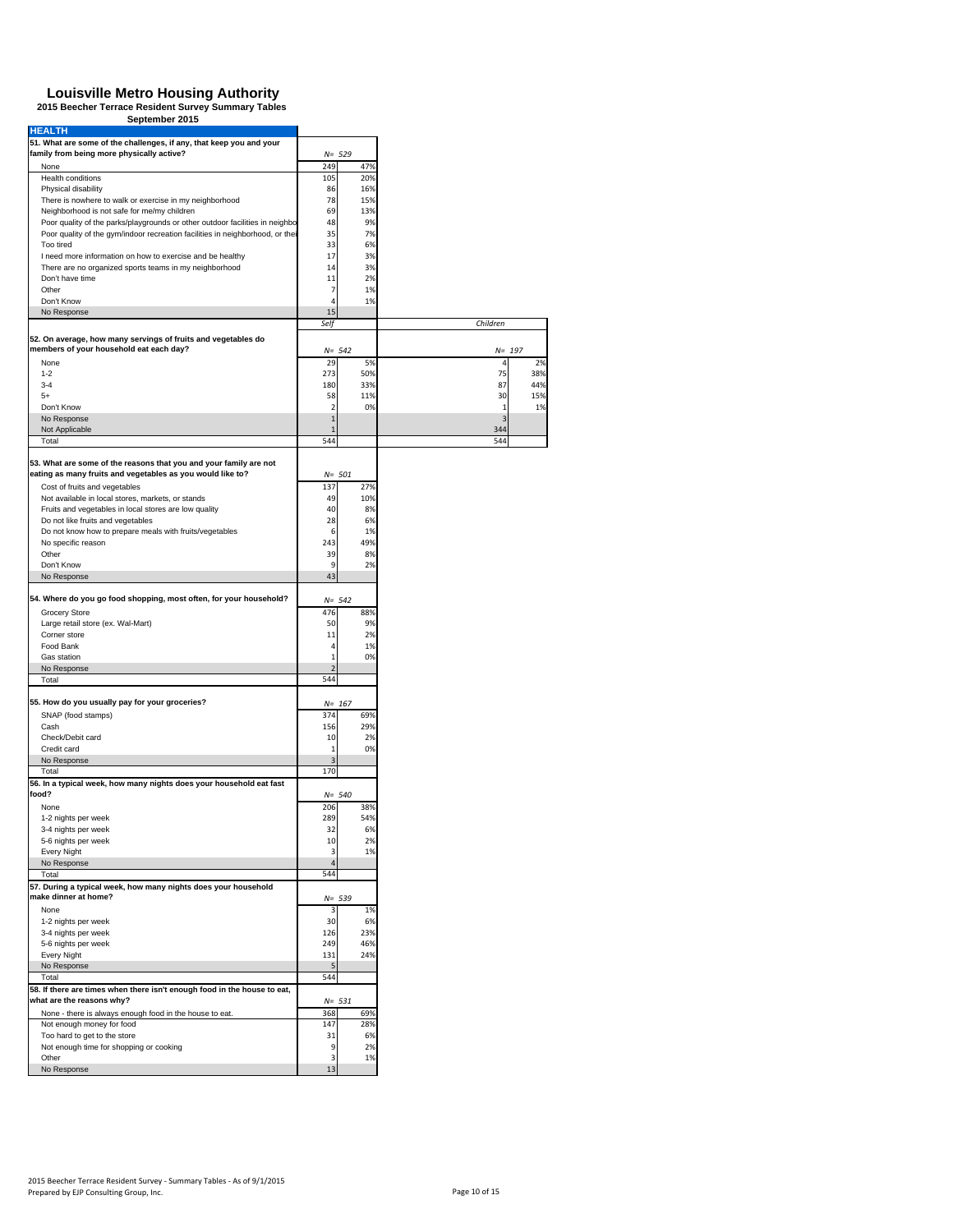| <b>HEALTH</b>                                                                                             |                |                  |                                                                                 |     |                     |     |
|-----------------------------------------------------------------------------------------------------------|----------------|------------------|---------------------------------------------------------------------------------|-----|---------------------|-----|
| 59. Where do you and other family members most often go when you<br>are sick or in need of health advice? |                | $N = 540$        |                                                                                 |     |                     |     |
| Park Duvalle Health Center                                                                                | 152            | 28%              |                                                                                 |     |                     |     |
| <b>Hospital Emergency Room</b>                                                                            | 109            | 20%              |                                                                                 |     |                     |     |
| Other Primary care doctor                                                                                 | 221            | 41%              |                                                                                 |     |                     |     |
| Urgent Care Center                                                                                        | 16             | 3%               |                                                                                 |     |                     |     |
| Portland Health Clinic                                                                                    | 13             | 2%               |                                                                                 |     |                     |     |
| Not receiving health services                                                                             | 8              | 1%               |                                                                                 |     |                     |     |
| Other                                                                                                     | 22             |                  |                                                                                 |     |                     |     |
|                                                                                                           | $\overline{4}$ |                  | 4% Includes: C and U clinic, University of Louisville, and the VA, among others |     |                     |     |
| No Response<br>Total                                                                                      | 63             |                  |                                                                                 |     |                     |     |
|                                                                                                           |                |                  |                                                                                 |     | Learning more about |     |
|                                                                                                           |                |                  |                                                                                 |     | nutrition cooking,  |     |
|                                                                                                           |                | Community Garden |                                                                                 |     | and/or food         |     |
| 60. How interested would you be in the following? (N=538)                                                 |                | in the Area      | Course on Health Living                                                         |     | preparation         |     |
|                                                                                                           |                | $N = 538$        | $N = 539$                                                                       |     | $N = 538$           |     |
|                                                                                                           |                |                  |                                                                                 |     |                     |     |
| Very interested                                                                                           | 161            | 30%              | 171                                                                             | 32% | 170                 | 32% |
| Somewhat interested                                                                                       | 147            | 27%              | 162                                                                             | 30% | 150                 | 28% |
| Not interested                                                                                            | 220            | 41%              | 198                                                                             | 37% | 213                 | 40% |
| Don't Know                                                                                                | 10             | 2%               | 8                                                                               | 1%  | 5                   | 1%  |
| No Response                                                                                               | 6              |                  |                                                                                 |     | 6                   |     |
| Total                                                                                                     | 544            |                  | 544                                                                             |     | 544                 |     |
|                                                                                                           |                |                  |                                                                                 |     |                     |     |
| 61. How do you rate the health care services you receive?                                                 |                | $N = 538$        |                                                                                 |     |                     |     |
| Do not receive health services                                                                            | 8              | 1%               |                                                                                 |     |                     |     |
| Excellent                                                                                                 | 177            | 33%              |                                                                                 |     |                     |     |
| Good                                                                                                      | 278            | 52%              |                                                                                 |     |                     |     |
| Fair                                                                                                      | 64             | 12%              |                                                                                 |     |                     |     |
| Poor                                                                                                      | 11             | 2%               |                                                                                 |     |                     |     |
| No Response                                                                                               | 6              |                  |                                                                                 |     |                     |     |
| Total                                                                                                     | 544            |                  |                                                                                 |     |                     |     |
| 62. What are the primary unmet health care needs of your household                                        |                |                  |                                                                                 |     |                     |     |
| or community?                                                                                             |                | $N = 535$        |                                                                                 |     |                     |     |
| None                                                                                                      | 312            | 58%              |                                                                                 |     |                     |     |
| Dental services                                                                                           | 65             | 12%              |                                                                                 |     |                     |     |
| Eye care                                                                                                  | 59             | 11%              |                                                                                 |     |                     |     |
| Physical fitness/exercise programs                                                                        | 55             | 10%              |                                                                                 |     |                     |     |
| Stop smoking services                                                                                     | 43             | 8%               |                                                                                 |     |                     |     |
| Nutrition/health cooking programs                                                                         | 37             | 7%               |                                                                                 |     |                     |     |
| Services to help alleviate stress, anxiety, depression                                                    | 28             | 5%               |                                                                                 |     |                     |     |
| Mental health counseling and services                                                                     | 21             | 4%               |                                                                                 |     |                     |     |
| Primary health care                                                                                       | 20             | 4%               |                                                                                 |     |                     |     |
| Health education/prevention/screenings                                                                    | 16             | 3%               |                                                                                 |     |                     |     |
| Treatment for upper respiratory diseases (like asthma)                                                    | 12             | 2%               |                                                                                 |     |                     |     |
| Chronic disease management                                                                                | 11             | 2%               |                                                                                 |     |                     |     |
| Pediatric care                                                                                            | 11             | 2%               |                                                                                 |     |                     |     |
| New parent/child programs                                                                                 | 8              | 1%               |                                                                                 |     |                     |     |
| Substance abuse treatment                                                                                 | $\overline{7}$ | 1%               |                                                                                 |     |                     |     |
| Child vaccines (shots)                                                                                    | 6              | 1%               |                                                                                 |     |                     |     |
| Domestic violence services                                                                                | 6              | 1%               |                                                                                 |     |                     |     |
| Prenatal care                                                                                             | 3              | 1%               |                                                                                 |     |                     |     |
| Other                                                                                                     | 8              | 1%               |                                                                                 |     |                     |     |
| Don't Know                                                                                                | 6              | 1%               |                                                                                 |     |                     |     |
| No Response                                                                                               | Ç              |                  |                                                                                 |     |                     |     |
| 63. What, if any, challenges do you face in accessing quality affordable                                  |                |                  |                                                                                 |     |                     |     |
| health care? (Check all that apply)                                                                       |                | $N = 535$        |                                                                                 |     |                     |     |
| None                                                                                                      | 316            | 59%              |                                                                                 |     |                     |     |
| Cost                                                                                                      | 135            | 25%              |                                                                                 |     |                     |     |
| Transportation                                                                                            | 130            | 24%              |                                                                                 |     |                     |     |
| Waitlist                                                                                                  | 30             | 6%               |                                                                                 |     |                     |     |
| Long waiting room times                                                                                   | 27             | 5%               |                                                                                 |     |                     |     |
| Eligibility                                                                                               | 24             | 4%               |                                                                                 |     |                     |     |
| Offices are not open when I need them                                                                     | 14             | 3%               |                                                                                 |     |                     |     |
| Don't know where to access services                                                                       | 6              | 1%               |                                                                                 |     |                     |     |
| Language or cultural barriers                                                                             | 3              | 1%               |                                                                                 |     |                     |     |
| Don't have time                                                                                           | $\overline{2}$ | 0%               |                                                                                 |     |                     |     |
| Other                                                                                                     | $\overline{7}$ | 1%               |                                                                                 |     |                     |     |
|                                                                                                           | $\mathbf{q}$   |                  |                                                                                 |     |                     |     |
| No Response                                                                                               |                |                  |                                                                                 |     |                     |     |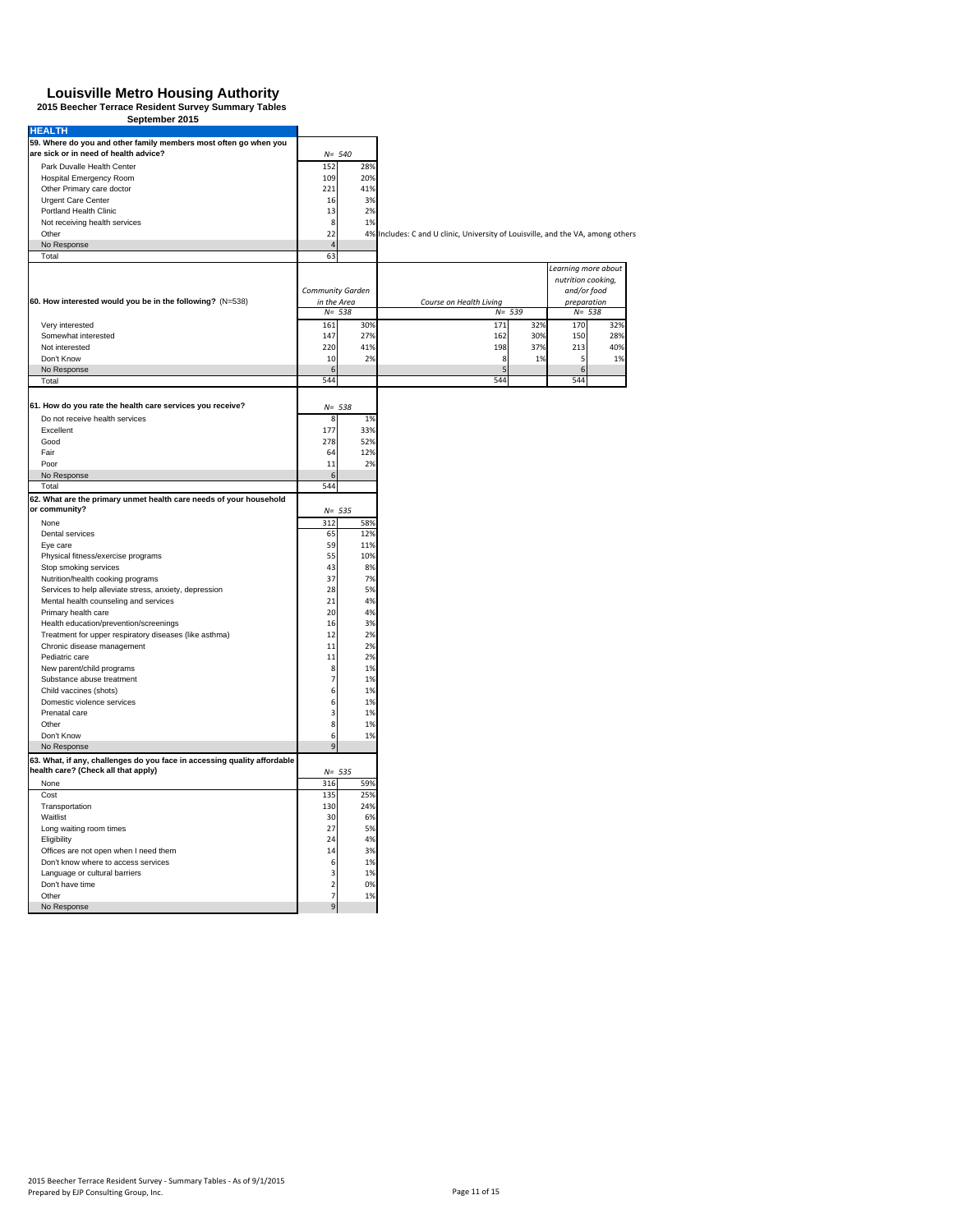| <b>CRIME AND SAFETY</b>                                                                                                 |                         |            |                                  |            |                   |                        |  |  |
|-------------------------------------------------------------------------------------------------------------------------|-------------------------|------------|----------------------------------|------------|-------------------|------------------------|--|--|
|                                                                                                                         |                         |            |                                  |            | The walkway       |                        |  |  |
|                                                                                                                         | Neighborhood during     |            |                                  |            | between units and |                        |  |  |
|                                                                                                                         | the day                 |            | Neighborhood during the night    |            |                   | buildings<br>$N = 537$ |  |  |
| 64. How safe do you consider the following?                                                                             |                         | $N = 538$  | $N = 538$                        |            |                   |                        |  |  |
| Very safe<br>Somewhat safe                                                                                              | 68<br>245               | 13%<br>46% | 32<br>137                        | 6%<br>25%  | 36<br>176         | 7%<br>33%              |  |  |
| Somewhat unsafe                                                                                                         | 132                     | 25%        | 123                              | 23%        | 130               | 24%                    |  |  |
| Very unsafe                                                                                                             | 88                      | 16%        | 237                              | 44%        | 179               | 33%                    |  |  |
| Don't know                                                                                                              | 5                       | 1%         | 9                                | 2%         | 16                | 3%                     |  |  |
| No Response                                                                                                             | $\overline{\mathbf{3}}$ |            | $\overline{\mathbf{3}}$          |            | $\overline{4}$    |                        |  |  |
| Total                                                                                                                   | 541                     |            | 541                              |            | 541               |                        |  |  |
|                                                                                                                         |                         |            |                                  |            |                   |                        |  |  |
|                                                                                                                         | Inside your             |            |                                  |            |                   |                        |  |  |
|                                                                                                                         | apartment unit          |            | Walking to and from the bus stop |            | The parking lot   |                        |  |  |
|                                                                                                                         |                         | $N = 538$  | $N = 520$                        |            | $N = 495$         |                        |  |  |
| Very safe                                                                                                               | 267                     | 50%        | 71                               | 14%        | 57                | 12%                    |  |  |
| Somewhat safe                                                                                                           | 155                     | 29%        | 213                              | 41%        | 188               | 38%                    |  |  |
| Somewhat unsafe<br>Very unsafe                                                                                          | 60<br>54                | 11%<br>10% | 112<br>101                       | 22%<br>19% | 112<br>111        | 23%<br>22%             |  |  |
| Don't know                                                                                                              | $\overline{2}$          | 0%         | 23                               | 4%         | 27                | 5%                     |  |  |
| No Response                                                                                                             | $\overline{3}$          |            | 21                               |            | 46                |                        |  |  |
| Total                                                                                                                   | 541                     |            | 541                              |            | 541               |                        |  |  |
| 65. How likely are you to allow your child to play outside in your                                                      |                         |            |                                  |            |                   |                        |  |  |
| neighborhood?                                                                                                           |                         | $N = 230$  |                                  |            |                   |                        |  |  |
| Very likely                                                                                                             | 30                      | 13%        |                                  |            |                   |                        |  |  |
| Somewhat likely                                                                                                         | 55                      | 24%        |                                  |            |                   |                        |  |  |
| Somewhat unlikely                                                                                                       | 51                      | 22%        |                                  |            |                   |                        |  |  |
| Very unlikely                                                                                                           | 91                      | 40%        |                                  |            |                   |                        |  |  |
| Don't Know                                                                                                              | 3                       | 1%         |                                  |            |                   |                        |  |  |
| No Response                                                                                                             | 8                       |            |                                  |            |                   |                        |  |  |
| No children in household                                                                                                | 303                     |            |                                  |            |                   |                        |  |  |
| Total                                                                                                                   | 541                     |            |                                  |            |                   |                        |  |  |
|                                                                                                                         |                         |            |                                  |            |                   |                        |  |  |
| 66. How often would you say crime occurs in the neighborhood?                                                           |                         | $N = 538$  |                                  |            |                   |                        |  |  |
| Frequently (1-2 times per week)                                                                                         | 382<br>106              | 71%<br>20% |                                  |            |                   |                        |  |  |
| Sometimes (1-2 times per month)<br>Rarely (once every three months)                                                     | 21                      | 4%         |                                  |            |                   |                        |  |  |
| Never                                                                                                                   | 4                       | 1%         |                                  |            |                   |                        |  |  |
| Don't Know                                                                                                              | 25                      | 5%         |                                  |            |                   |                        |  |  |
| No Response                                                                                                             | $\overline{3}$          |            |                                  |            |                   |                        |  |  |
| Total                                                                                                                   | 541                     |            |                                  |            |                   |                        |  |  |
|                                                                                                                         |                         |            |                                  |            |                   |                        |  |  |
| 67. Have you or anyone you know experienced any of the following<br>crimes in your current home or in the neighborhood? |                         | $N = 536$  |                                  |            |                   |                        |  |  |
| None                                                                                                                    | 64                      | 12%        |                                  |            |                   |                        |  |  |
| Gun shots                                                                                                               | 399                     | 74%        |                                  |            |                   |                        |  |  |
| Murder                                                                                                                  | 221                     | 41%        |                                  |            |                   |                        |  |  |
| Sale and/or use of drugs                                                                                                | 199                     | 37%        |                                  |            |                   |                        |  |  |
| Assault/Physical Attack                                                                                                 | 173                     | 32%        |                                  |            |                   |                        |  |  |
| Theft                                                                                                                   | 154                     | 29%        |                                  |            |                   |                        |  |  |
| Teenage violence                                                                                                        | 146                     | 27%        |                                  |            |                   |                        |  |  |
| Domestic Violence                                                                                                       | 141                     | 26%        |                                  |            |                   |                        |  |  |
| Burglary                                                                                                                | 136                     | 25%        |                                  |            |                   |                        |  |  |
| Bullying                                                                                                                | 131                     | 24%        |                                  |            |                   |                        |  |  |
| Paying for or Selling Sex                                                                                               | 101                     | 19%        |                                  |            |                   |                        |  |  |
| Gang-related activity                                                                                                   | 97                      | 18%        |                                  |            |                   |                        |  |  |
| Sexual assault/rape                                                                                                     | 64                      | 12%        |                                  |            |                   |                        |  |  |
| Other                                                                                                                   | $\overline{7}$          | 1%         |                                  |            |                   |                        |  |  |
| Don't Know                                                                                                              | 17                      | 3%         |                                  |            |                   |                        |  |  |
| No Response                                                                                                             | 8                       |            |                                  |            |                   |                        |  |  |
| 68. What safety improvements do you feel would make the<br>neighborhood safer?                                          |                         | $N = 537$  |                                  |            |                   |                        |  |  |
| Better street lighting                                                                                                  | 272                     | 51%        |                                  |            |                   |                        |  |  |
| More frequent and/or visible police patrol                                                                              | 254                     | 47%        |                                  |            |                   |                        |  |  |
| Better security systems                                                                                                 | 252                     | 47%        |                                  |            |                   |                        |  |  |
| Community Crime Watch Program                                                                                           | 167                     | 31%        |                                  |            |                   |                        |  |  |
| Community policing                                                                                                      | 163                     | 30%        |                                  |            |                   |                        |  |  |
| Youth violence/crime prevention programs                                                                                | 105                     | 20%        |                                  |            |                   |                        |  |  |
| Fencing and gates                                                                                                       | 82                      | 15%        |                                  |            |                   |                        |  |  |
| Anti-gang initiatives                                                                                                   | 64                      | 12%        |                                  |            |                   |                        |  |  |
| Development reatures that increase leyes on the Street (e.g., porches,<br>cidowalke)                                    | 49                      | 9%         |                                  |            |                   |                        |  |  |
| Police Athletic Leagues (PALs)                                                                                          | 18                      | 3%         |                                  |            |                   |                        |  |  |
| Other                                                                                                                   | 51                      | 9%         |                                  |            |                   |                        |  |  |
| Don't Know                                                                                                              | 13                      | 2%         |                                  |            |                   |                        |  |  |
| No Response                                                                                                             | $\overline{7}$          |            |                                  |            |                   |                        |  |  |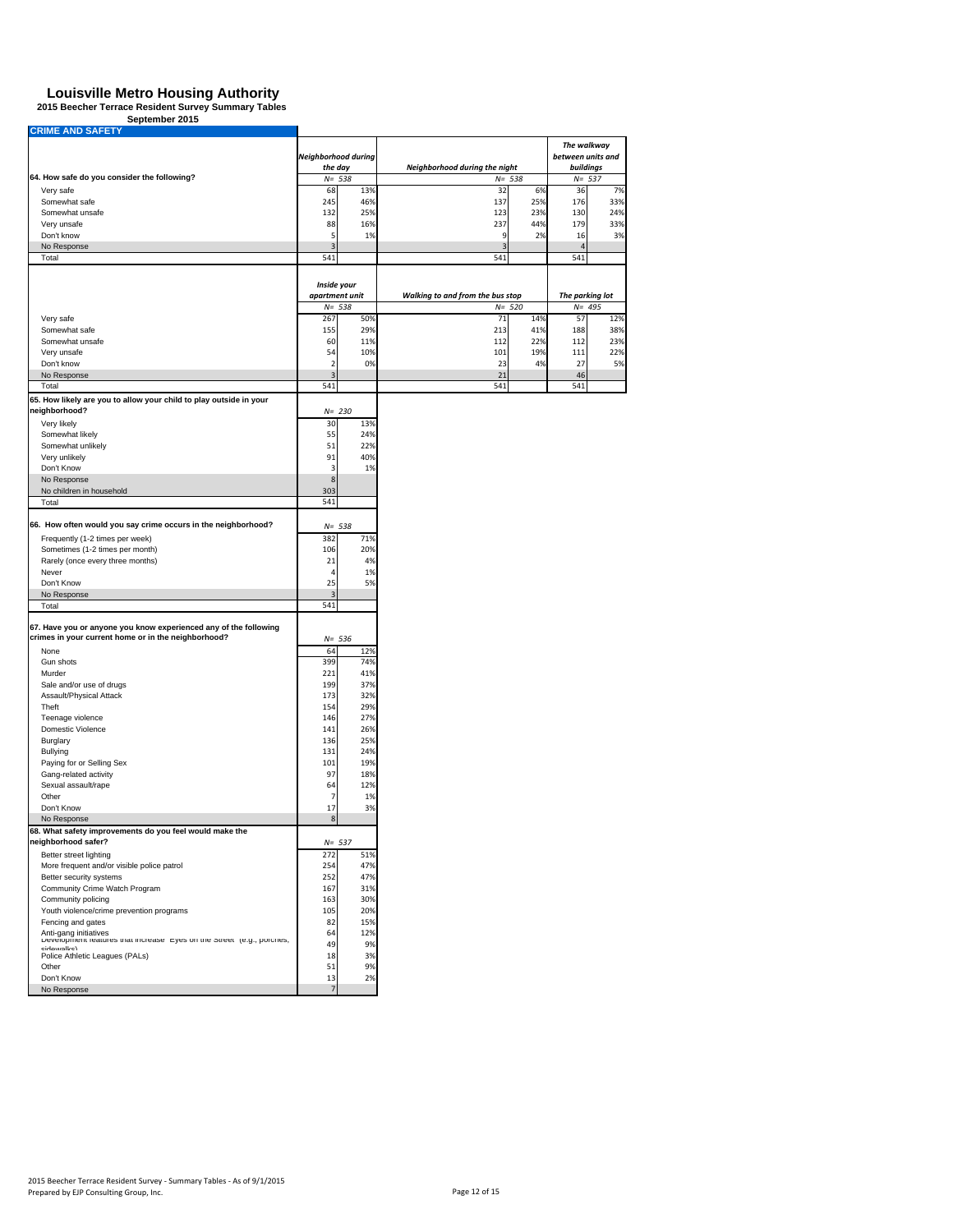| September 2015                                                                                                                           |                         |                                                                                                            |
|------------------------------------------------------------------------------------------------------------------------------------------|-------------------------|------------------------------------------------------------------------------------------------------------|
| <b>HOUSING</b>                                                                                                                           |                         |                                                                                                            |
|                                                                                                                                          |                         |                                                                                                            |
| 69. If Beecher Terrace is redeveloped, what physical improvements<br>would you like to see in the new units?                             | $N = 539$               |                                                                                                            |
| Larger rooms in units                                                                                                                    | 379<br>70%              |                                                                                                            |
| Larger units                                                                                                                             | 308<br>57%              |                                                                                                            |
| Private front yards                                                                                                                      | 209<br>39%              |                                                                                                            |
| Private back yards                                                                                                                       | 162<br>30%              |                                                                                                            |
| More accessible units                                                                                                                    | 142<br>26%              |                                                                                                            |
| More attractive buildings/building design                                                                                                | 140<br>26%              |                                                                                                            |
| More parking                                                                                                                             | 61<br>11%               |                                                                                                            |
| More recreational space                                                                                                                  | 61<br>11%               |                                                                                                            |
| Other                                                                                                                                    | 65                      | 12% Includes: carpet, bigger closets, washer/dryer, fenced in yards, central air, and front and back door: |
| Don't Know                                                                                                                               | 6<br>1%<br>5            |                                                                                                            |
| No Response                                                                                                                              |                         |                                                                                                            |
| 70. What was the MOST important reason for your moving to Beecher<br>Terrace?                                                            |                         |                                                                                                            |
| Availability of rent subsidy or lower rent                                                                                               | $N = 540$<br>180<br>33% |                                                                                                            |
| This is what LMHA gave you                                                                                                               | 168<br>31%              |                                                                                                            |
| No choice; nowhere else to go                                                                                                            | 90<br>17%               |                                                                                                            |
| More convenient location                                                                                                                 | 22<br>4%                |                                                                                                            |
| To be near family or friends                                                                                                             | 19<br>4%                |                                                                                                            |
| Availability of on-site support services                                                                                                 | 13<br>2%                |                                                                                                            |
| Safer than your previous house or apartment                                                                                              | 11<br>2%                |                                                                                                            |
| Better or larger apartment                                                                                                               | $\overline{7}$<br>1%    |                                                                                                            |
| Other                                                                                                                                    | 27<br>5%                |                                                                                                            |
| Don't Know                                                                                                                               | 3<br>1%                 |                                                                                                            |
| No Response                                                                                                                              |                         |                                                                                                            |
| 71. If Beecher Terrace is redeveloped, what type of subsidized unit                                                                      |                         |                                                                                                            |
| would you prefer to be relocated to during redevelopment?                                                                                | $N = 537$               |                                                                                                            |
| Move to a privately owned unit with a Section 8 voucher elsewhere in the                                                                 |                         |                                                                                                            |
| Jefferson County community                                                                                                               | 280<br>52%<br>129       |                                                                                                            |
| Move into another LMHA public housing site or scattered site unit                                                                        | 24%<br>48<br>9%         |                                                                                                            |
| Move directly to a new public housing unit in the Russell Neighborhood<br>I need additional information before I can state my preference | 80<br>15%               |                                                                                                            |
| No Response                                                                                                                              |                         |                                                                                                            |
| Total                                                                                                                                    | 541                     |                                                                                                            |
| 72. If Beecher Terrace is redeveloped, are you interested in living in                                                                   |                         |                                                                                                            |
| one of the redeveloped units?                                                                                                            | $N = 534$               |                                                                                                            |
| Yes, I would like to return to the revitalized Beecher Terrace to live in a ne                                                           | 286<br>54%              |                                                                                                            |
| No, I would not want to return to the revitalized Beecher Terrace site                                                                   | 187<br>35%              |                                                                                                            |
| I need more information before I can state a preference                                                                                  | 61<br>11%               |                                                                                                            |
| No Response                                                                                                                              | 7                       |                                                                                                            |
| Total                                                                                                                                    | 541                     |                                                                                                            |
| 73. If you are interested in returning to the redeveloped site, would you                                                                |                         |                                                                                                            |
| need a unit with any of the following special accommodations?                                                                            | $N = 335$               |                                                                                                            |
| Physical accessibility                                                                                                                   | 82<br>24%               |                                                                                                            |
| Hearing accessibility                                                                                                                    | 15<br>4%                |                                                                                                            |
| Visual accessibility                                                                                                                     | 8<br>2%<br>15           |                                                                                                            |
| Other<br>Do not need any special accommodations                                                                                          | 4%<br>229<br>68%        |                                                                                                            |
| Don't Know                                                                                                                               | 2%<br>6                 |                                                                                                            |
| No Response                                                                                                                              | 19                      |                                                                                                            |
| Not Applicable                                                                                                                           | 190                     |                                                                                                            |
| 74. Are you interested in purchasing a home or condominium in the                                                                        |                         |                                                                                                            |
| future?                                                                                                                                  | $N = 536$               |                                                                                                            |
| Very interested                                                                                                                          | 210<br>39%              |                                                                                                            |
| Somewhat interested                                                                                                                      | 112<br>21%              |                                                                                                            |
| Neither interested nor uninterested                                                                                                      | 47<br>9%                |                                                                                                            |
| Not particularly interested                                                                                                              | 70<br>13%               |                                                                                                            |
| Definitely not interested                                                                                                                | 97<br>18%               |                                                                                                            |
| No Response                                                                                                                              | 5                       |                                                                                                            |
| Total                                                                                                                                    | 541                     |                                                                                                            |
| 75. If interested in purchasing a home, are you willing to attend a                                                                      |                         |                                                                                                            |
| homeownership class and work with a counselor to become eligible                                                                         |                         |                                                                                                            |
| for homeownership                                                                                                                        | $N = 483$               |                                                                                                            |
| Yes                                                                                                                                      | 322<br>67%              |                                                                                                            |
| No                                                                                                                                       | 25%<br>123              |                                                                                                            |
| Don't Know/Not Sure                                                                                                                      | 38<br>8%                |                                                                                                            |
| No Response                                                                                                                              | 58<br>541               |                                                                                                            |
| Total                                                                                                                                    |                         |                                                                                                            |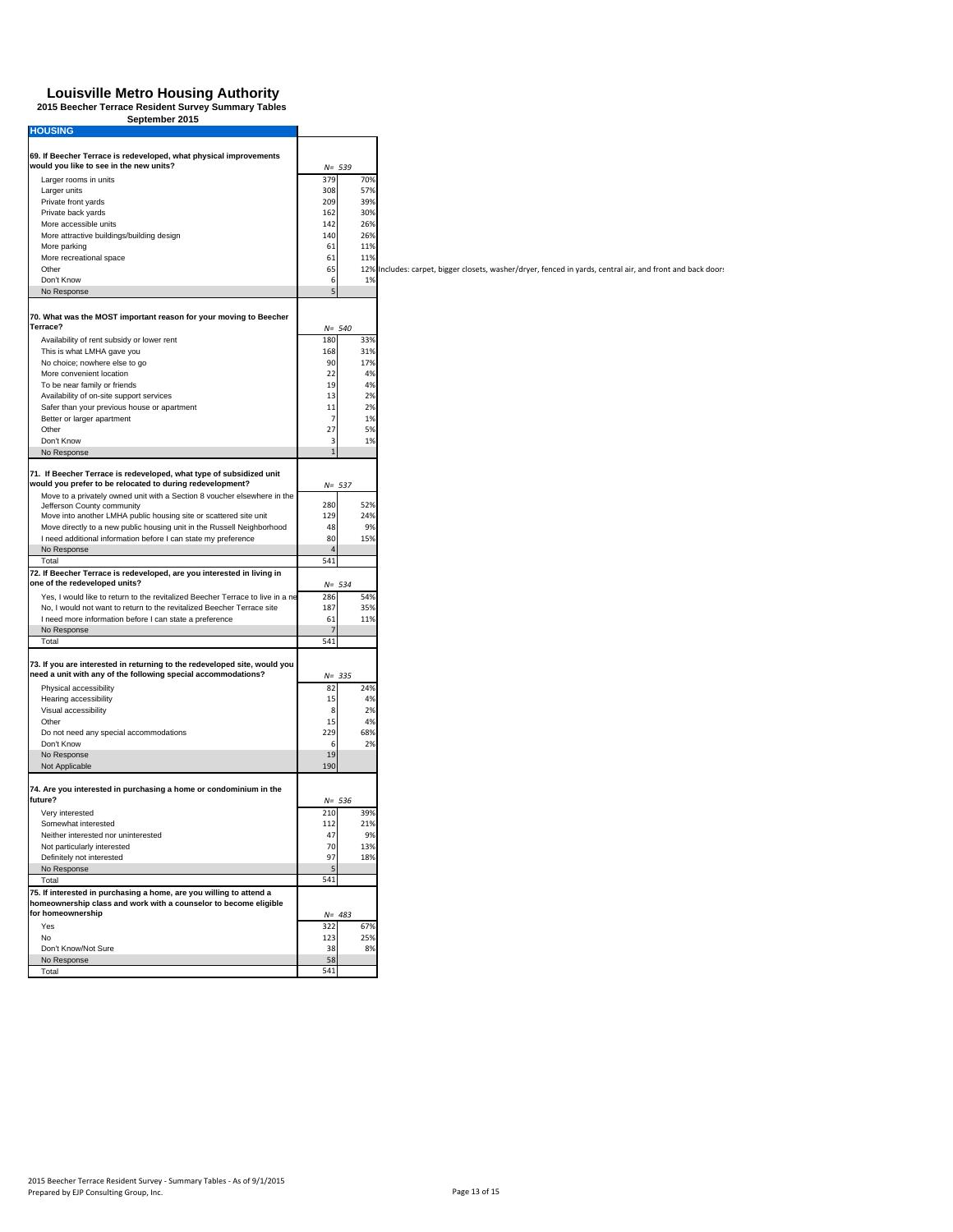ä.

| September 2015                             |  |
|--------------------------------------------|--|
| <b>POST-HOPE VI RELOCATION INFORMATION</b> |  |

| 76. In the past, have you relocated because of HOPE VI Revitalization                                                                                                                                        |           |           |  |  |  |
|--------------------------------------------------------------------------------------------------------------------------------------------------------------------------------------------------------------|-----------|-----------|--|--|--|
| program?                                                                                                                                                                                                     | $N = 541$ |           |  |  |  |
| Yes                                                                                                                                                                                                          | 105       | 19%       |  |  |  |
| No                                                                                                                                                                                                           | 436       | 81%       |  |  |  |
| Total                                                                                                                                                                                                        | 541       |           |  |  |  |
| 77. In thinking about your move from a HOPE VI site, where did you<br>initially move to directly after relocation?                                                                                           |           | N= 101    |  |  |  |
| Lchose a Section 8 youcher                                                                                                                                                                                   | 6         | 6%        |  |  |  |
| Beecher Terrace                                                                                                                                                                                              | 53        | 52%       |  |  |  |
| Clarksdale                                                                                                                                                                                                   | 15        | 15%       |  |  |  |
| Sheppard                                                                                                                                                                                                     | 8         | 8%        |  |  |  |
| Lang Homes                                                                                                                                                                                                   | 5         | 5%        |  |  |  |
| Iroquois                                                                                                                                                                                                     | 5         | 5%        |  |  |  |
| Other                                                                                                                                                                                                        | 5         | 5%        |  |  |  |
| Don't Know                                                                                                                                                                                                   | 4         | 4%        |  |  |  |
| No Response/Not Applicable                                                                                                                                                                                   | 443       |           |  |  |  |
| 78. Were you satisfied with the apartment or house where you initially<br>moved after relocation?                                                                                                            |           | $N = 102$ |  |  |  |
| Yes                                                                                                                                                                                                          | 63        | 62%       |  |  |  |
| No                                                                                                                                                                                                           | 29        | 28%       |  |  |  |
| Don't Know/Not Sure                                                                                                                                                                                          | 10        | 10%       |  |  |  |
| No Response/Not Applicable                                                                                                                                                                                   | 442       |           |  |  |  |
| Total                                                                                                                                                                                                        | 544       |           |  |  |  |
| 79. If you previously took part in any HOPE VI planning meetings or<br>design workshops, do you feel like your input was considered in the<br>decision making process for the HOPE VI Revitalization of your |           |           |  |  |  |
| community?                                                                                                                                                                                                   | $N = 69$  |           |  |  |  |
| Yes                                                                                                                                                                                                          | 25        | 36%       |  |  |  |
| No                                                                                                                                                                                                           | 35        | 51%       |  |  |  |
| Don't Know/Not Sure                                                                                                                                                                                          | 9         | 13%       |  |  |  |
| No Response                                                                                                                                                                                                  | 442       |           |  |  |  |
| Not Applicable - have not participated in previous planning meetings or de                                                                                                                                   | 33        |           |  |  |  |
| Total                                                                                                                                                                                                        | 544       |           |  |  |  |

| <b>CIVIC ENGAGEMENT AND SOCIAL NETWORK</b>                            |                       |     |                                                          |     |                   |     |                 |     |                          |     |                |    |
|-----------------------------------------------------------------------|-----------------------|-----|----------------------------------------------------------|-----|-------------------|-----|-----------------|-----|--------------------------|-----|----------------|----|
| 80. Please think about your neighborhood and tell us how strongly     |                       |     |                                                          |     | Neither Agree nor |     |                 |     |                          |     |                |    |
| you either agree or disagree with the following statements            | <b>Strongly Agree</b> |     | Agree                                                    |     | <b>Disagree</b>   |     | <b>Disagree</b> |     | <b>Strongly Disagree</b> |     | Don't Know     |    |
| You think that this neighborhood is a good place to live (N=531)      | 41                    | 8%  | 153                                                      | 29% | 97                | 18% | 138             | 26% | 100                      | 19% |                | 0% |
| You feel that you belong in this neighborhood (N=534)                 | 36                    | 7%  | 139                                                      | 26% | 79                | 15% | 160             | 30% | 118                      | 22% | $\overline{2}$ | 0% |
| You feel that you are different than most people in this neighborhood |                       |     |                                                          |     |                   |     |                 |     |                          |     |                |    |
| $(N=536)$                                                             | 71                    | 13% | 138                                                      | 26% | 86                | 16% | 167             | 31% | 71                       | 13% | 3              | 1% |
| You feel at home in this neighborhood (N=536)                         | 46                    | 9%  | 193                                                      | 36% | 76                | 14% | 133             | 25% | 87                       | 16% |                | 0% |
| You would say that most of your neighbors know you (N=534)            | 81                    | 15% | 202                                                      | 38% | 51                | 10% | 130             | 24% | 68                       | 13% | $\overline{2}$ | 0% |
| It is very important to you to live in this neighborhood (N=534)      | 31                    | 6%  | 130                                                      | 24% | 84                | 16% | 176             | 33% | 113                      | 21% | $\mathbf 0$    | 0% |
| People in this neighborhood get along with each other (N=536)         | 24                    | 4%  | 169                                                      | 32% | 83                | 15% | 147             | 27% | 98                       | 18% | 15             | 3% |
| People around here are willing to help their neighbors (N=535)        | 37                    | 7%  | 176                                                      | 33% | 106               | 20% | 127             | 24% | 74                       | 14% | 15             | 3% |
| This a close-knit neighborhood (N=535)                                | 33                    | 6%  | 183                                                      | 34% | 94                | 18% | 128             | 24% | 85                       | 16% | 12             | 2% |
| Your think of your neighbors as good people (N=536)                   | 46                    | 9%  | 255                                                      | 48% | 88                | 16% | 86              | 16% | 48                       | 9%  | 13             | 2% |
| Your neighbors are good role models for children (N=511)              | 35                    | 7%  | 126                                                      | 25% | 98                | 19% | 142             | 28% | 91                       | 18% | 19             | 4% |
| You often feel included in neighborhood activities (N=535)            | 29                    | 5%  | 162                                                      | 30% | 83                | 16% | 165             | 31% | 93                       | 17% | $\overline{3}$ | 1% |
| Your neighbors are working to make the neighborhood a better place    |                       | 4%  | 166                                                      | 31% | 105               | 20% | 136             | 26% | 86                       | 16% | 18             | 3% |
| $(N=533)$<br>You are working to improve your neighborhood (N=534)     | 22<br>55              | 10% | 202                                                      | 38% | 107               | 20% | 112             | 21% | 51                       | 10% | $\overline{7}$ | 1% |
|                                                                       |                       |     |                                                          |     |                   |     |                 |     |                          |     |                |    |
| 81. Are you currently participating in any of the following           |                       |     |                                                          |     |                   |     |                 |     |                          |     |                |    |
| associations/organizations that are located in your community?        | $N = 539$             |     |                                                          |     |                   |     |                 |     |                          |     |                |    |
| None                                                                  | 403                   | 75% |                                                          |     |                   |     |                 |     |                          |     |                |    |
| Church group/faith based organization (specify below)                 | 103                   |     | 19% Includes: Bates Memorial, St. Stephens, among others |     |                   |     |                 |     |                          |     |                |    |
| Urban League                                                          | 16                    | 3%  |                                                          |     |                   |     |                 |     |                          |     |                |    |
| Other neighborhood association (specify below)                        | 13                    | 2%  |                                                          |     |                   |     |                 |     |                          |     |                |    |
| <b>PTA/PTSA</b>                                                       | 13                    | 2%  |                                                          |     |                   |     |                 |     |                          |     |                |    |
| Beecher Terrace Residents Council                                     | 12                    | 2%  |                                                          |     |                   |     |                 |     |                          |     |                |    |
| <b>Community Resource Center</b>                                      |                       | 2%  |                                                          |     |                   |     |                 |     |                          |     |                |    |
| No Response                                                           |                       |     |                                                          |     |                   |     |                 |     |                          |     |                |    |
|                                                                       |                       |     |                                                          |     |                   |     |                 |     |                          |     |                |    |
| 82 .How likely is it that you would participate in a community        |                       |     |                                                          |     |                   |     |                 |     |                          |     |                |    |
| association for the Russell Neighborhood if one were formed?          | $N = 530$             |     |                                                          |     |                   |     |                 |     |                          |     |                |    |
| Very likely                                                           | 132                   | 25% |                                                          |     |                   |     |                 |     |                          |     |                |    |
| Somewhat likely                                                       | 145                   | 27% |                                                          |     |                   |     |                 |     |                          |     |                |    |
| Somewhat unlikely                                                     | 106                   | 20% |                                                          |     |                   |     |                 |     |                          |     |                |    |
| Verv unlikelv                                                         | 123                   | 23% |                                                          |     |                   |     |                 |     |                          |     |                |    |
| Don't Know                                                            | 24                    | 5%  |                                                          |     |                   |     |                 |     |                          |     |                |    |
| No Response                                                           | 10                    |     |                                                          |     |                   |     |                 |     |                          |     |                |    |
| Total                                                                 | 540                   |     |                                                          |     |                   |     |                 |     |                          |     |                |    |